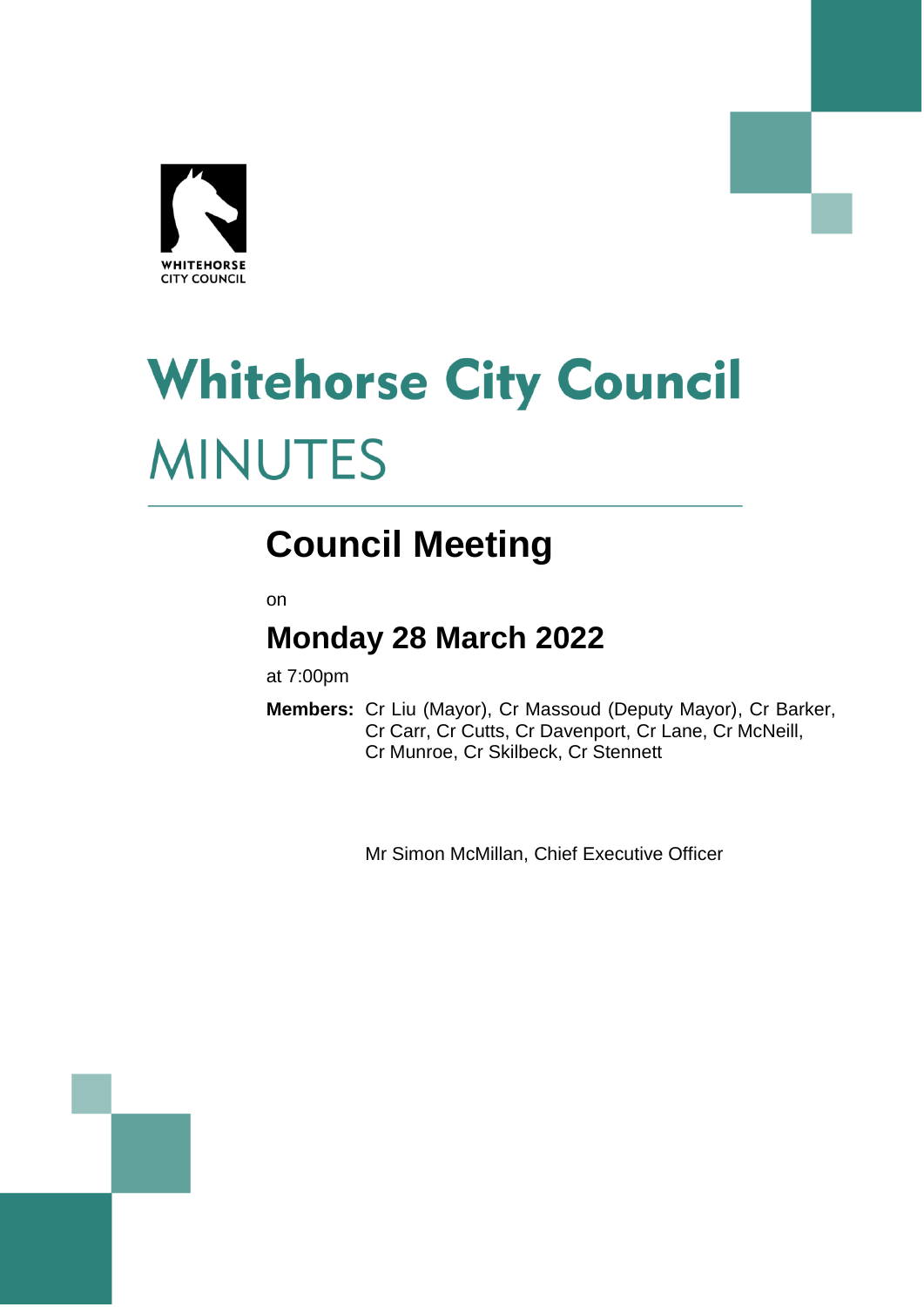#### **Recording of Meeting and Disclaimer**

Please note every Council Meeting (other than items deemed confidential under section 3 (1) of the Local Government Act 2020) is being recorded and streamed live on Whitehorse City Council's website in accordance with Council's Live Streaming and Recording of Meetings Policy. A copy of the policy can also be viewed on Council's website.

The recording will be archived and made publicly available on Council's website within 48 hours after the meeting on www.whitehorse.vic.gov.au for a period of three years (or as otherwise agreed to by Council).

Live streaming allows everyone to watch and listen to the meeting in real time, giving you greater access to Council debate and decision making and encouraging openness and transparency.

All care is taken to maintain your privacy; however, as a visitor in the public gallery, your presence may be recorded. By remaining in the public gallery, it is understood your consent is given if your image is inadvertently broadcast.

Opinions expressed or statements made by individual persons during a meeting are not the opinions or statements of Whitehorse City Council. Council therefore accepts no liability for any defamatory remarks that are made during a meeting.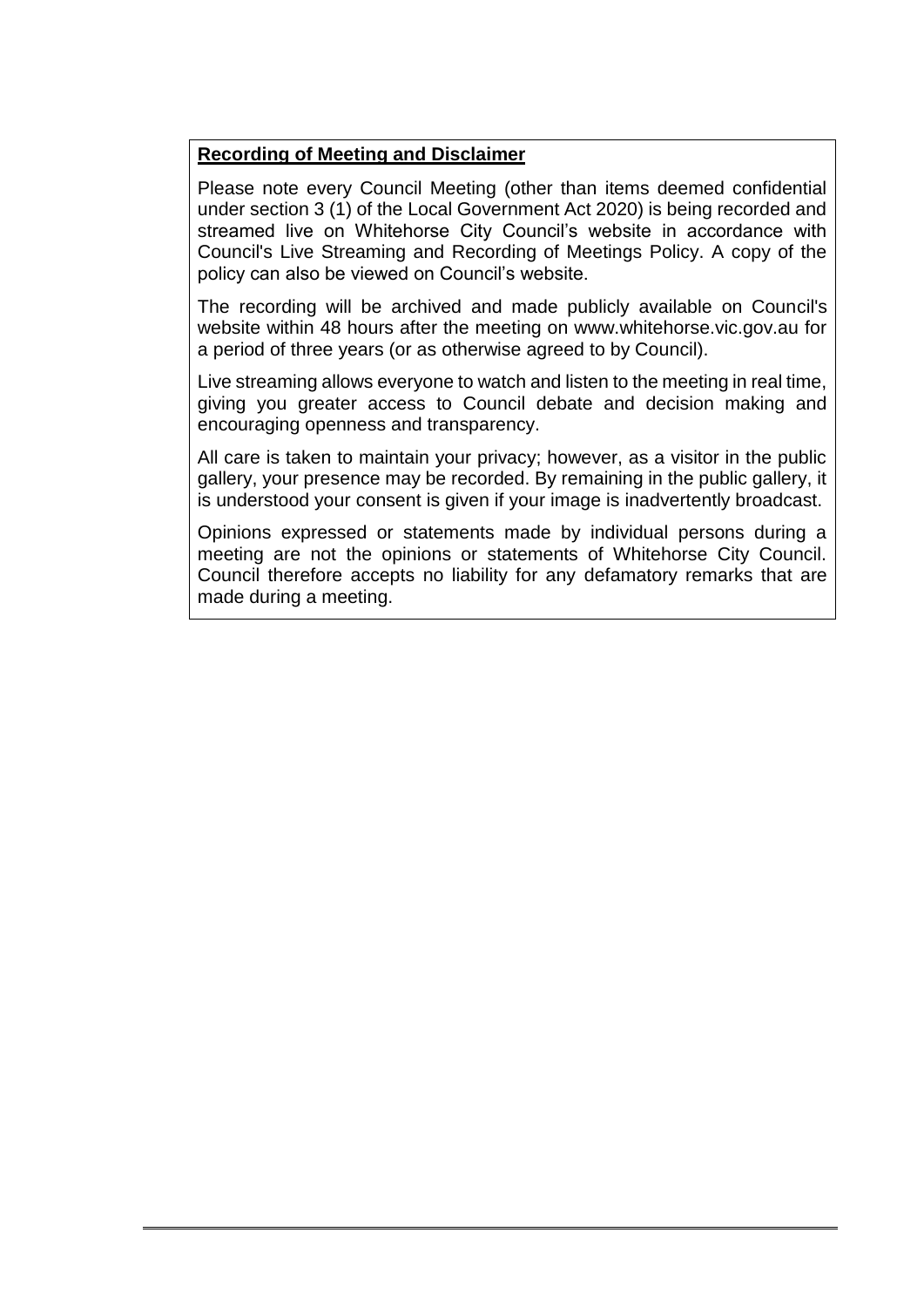# **TABLE OF CONTENTS**

| 1            |                                                |                                                                                                                      |  |  |
|--------------|------------------------------------------------|----------------------------------------------------------------------------------------------------------------------|--|--|
| $\mathbf{2}$ |                                                |                                                                                                                      |  |  |
| 3            |                                                |                                                                                                                      |  |  |
| 4            |                                                |                                                                                                                      |  |  |
| 5            | Confirmation of Minutes of Previous Meetings 3 |                                                                                                                      |  |  |
| 6            |                                                |                                                                                                                      |  |  |
| 7            |                                                |                                                                                                                      |  |  |
| 8            |                                                |                                                                                                                      |  |  |
| 9            |                                                |                                                                                                                      |  |  |
| 10           |                                                |                                                                                                                      |  |  |
| 11           |                                                |                                                                                                                      |  |  |
|              | 11.2<br>11.1                                   | Whitehorse Kindergarten Infrastructure Service Plan (KISP)5<br>Whitehorse Youth Representative Committee (WYRC) 2021 |  |  |
|              | 11.3                                           | Tender Evaluation (Contract 30351) Sportlink Multipurpose                                                            |  |  |
|              | 11.4                                           |                                                                                                                      |  |  |
| 12           |                                                | Councillor Delegate and Conference/Seminar Reports29                                                                 |  |  |
|              | 12.1<br>12.2                                   | Reports on Conferences/Seminars Attendance30                                                                         |  |  |
| 13           |                                                |                                                                                                                      |  |  |
| 14           |                                                |                                                                                                                      |  |  |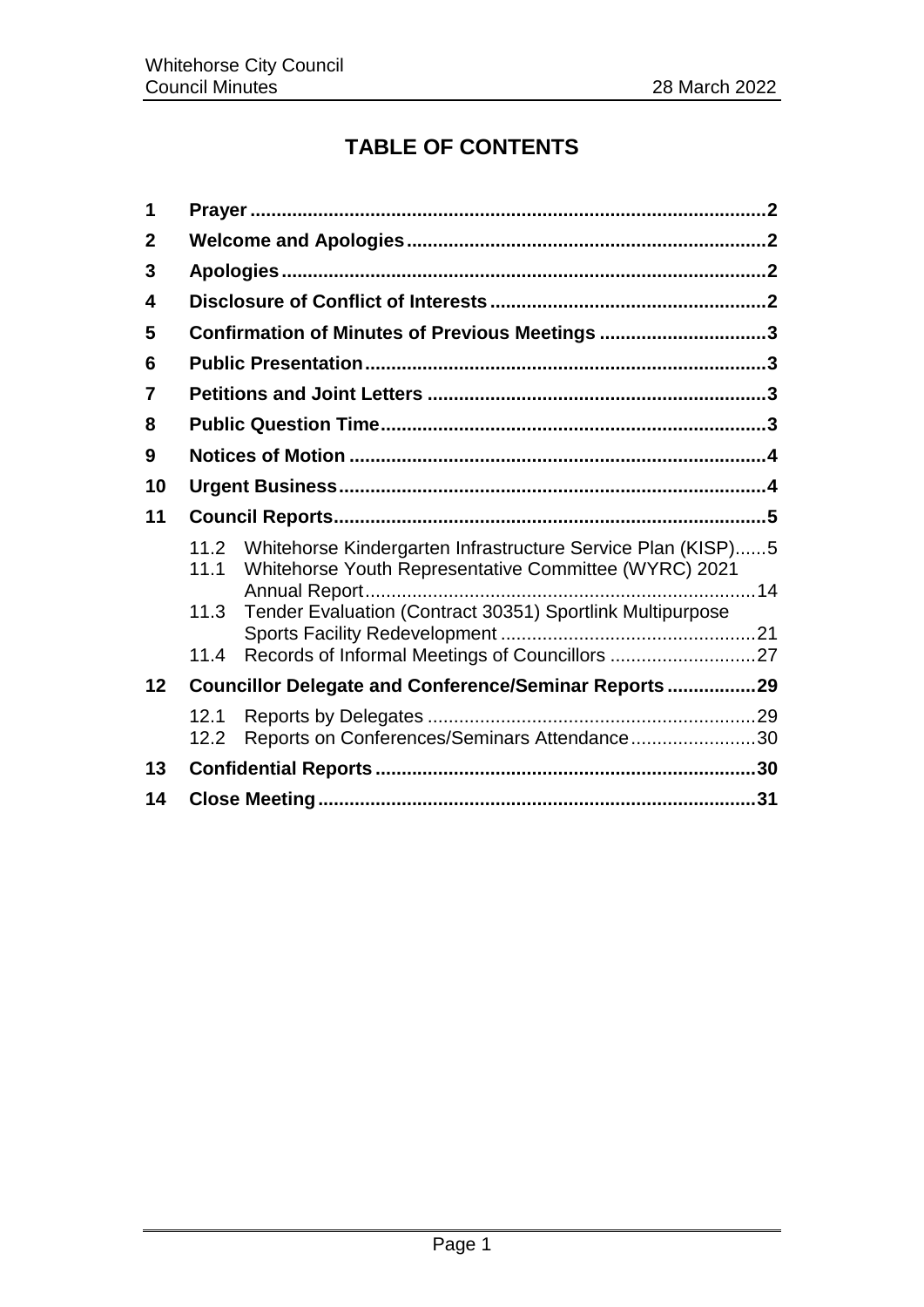Meeting opened at 7:00pm

- **Present:** Cr Liu (Mayor), Cr Massoud (Deputy Mayor), Cr Barker, Cr Carr, Cr Cutts, Cr Davenport, Cr Lane, Cr McNeill, Cr Munroe, Cr Skilbeck, Cr Stennett
- **Officers:** S McMillan, J Green, S Cann, S Sullivan, V Ferlaino, P Moore, M Hofsteter, T Johnson

#### <span id="page-3-0"></span>**1 PRAYER**

#### **1a Prayer for Council**

We give thanks, O God, for the Men and Women of the past whose generous devotion to the common good has been the making of our City.

Grant that our own generation may build worthily on the foundations they have laid.

Direct our minds that all we plan and determine, is for the wellbeing of our City.

**Amen.**

#### **1b Aboriginal Reconciliation Statement**

"Whitehorse City Council acknowledges the Wurundjeri Woi-wurrung people of the Kulin Nation as the traditional owners of the land we are meeting on and we pay our respects to their Elders past, present and emerging and Aboriginal and Torres Strait Islanders from communities who may be present today."

#### <span id="page-3-1"></span>**2 WELCOME AND APOLOGIES**

The Mayor welcomed all

#### <span id="page-3-2"></span>**3 APOLOGIES**

Nil

#### <span id="page-3-3"></span>**4 DISCLOSURE OF CONFLICT OF INTERESTS**

None disclosed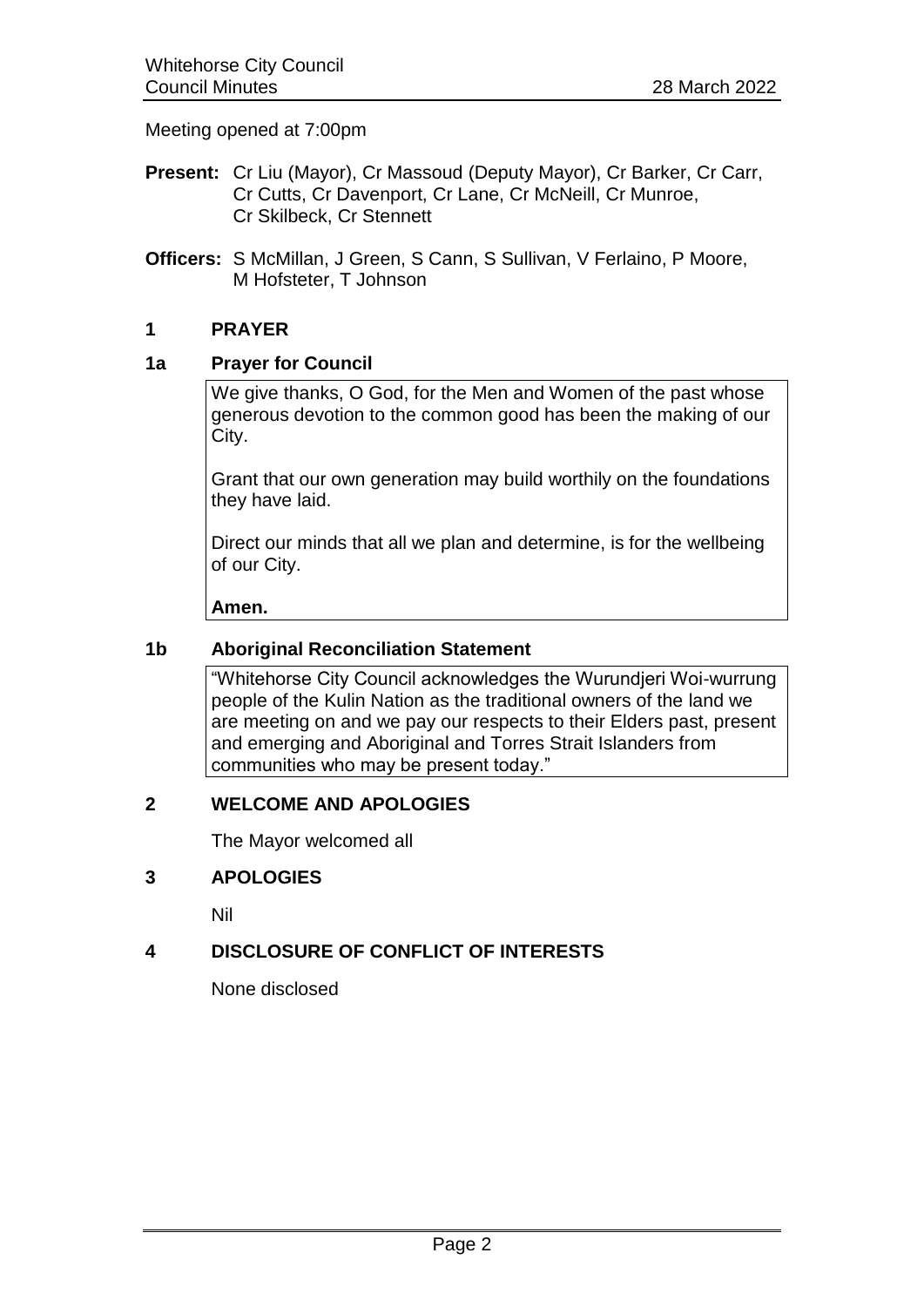#### <span id="page-4-0"></span>**5 CONFIRMATION OF MINUTES OF PREVIOUS MEETINGS**

Minutes of the Council Meeting 15 March 2022.

#### **COUNCIL RESOLUTION**

Moved by Cr McNeill, Seconded by Cr Massoud

That the minutes of the Council Meeting 15 March 2022 having been circulated now be confirmed.

#### **CARRIED UNANIMOUSLY**

#### <span id="page-4-1"></span>**6 PUBLIC PRESENTATION**

None submitted

#### <span id="page-4-2"></span>**7 PETITIONS AND JOINT LETTERS**

None submitted

#### <span id="page-4-3"></span>**8 PUBLIC QUESTION TIME**

**8.1 Mr P Carter, Box Hill North submitted two questions in relation to transport**

#### **Question 1**

Council officers have advised that they have had contact on various occasions with the Department of Transport (DoT) in regard to the functional designs for the missing Strategic Cycling Corridor Routes at BHMAC. Can Council advise whether they have provided a copy of the ARUP feasibility report for the Nelson Rd to Thurston Street link to DOT, and if so, why this report should not now be made available to myself in order to inform me, prior to lobbying Councillors more thoroughly on the implications of the proposed Vicinity development applications 466,467, and 597?

Mr Jeff Green Director City Development read out question one submission on behalf of Council and advised that officers propose to brief Council in the coming months on the feasibility report by ARUP for the Nelson Rd to Thruston Street Cycling link. The report will not be circulated, including to the DoT, until this briefing has occurred.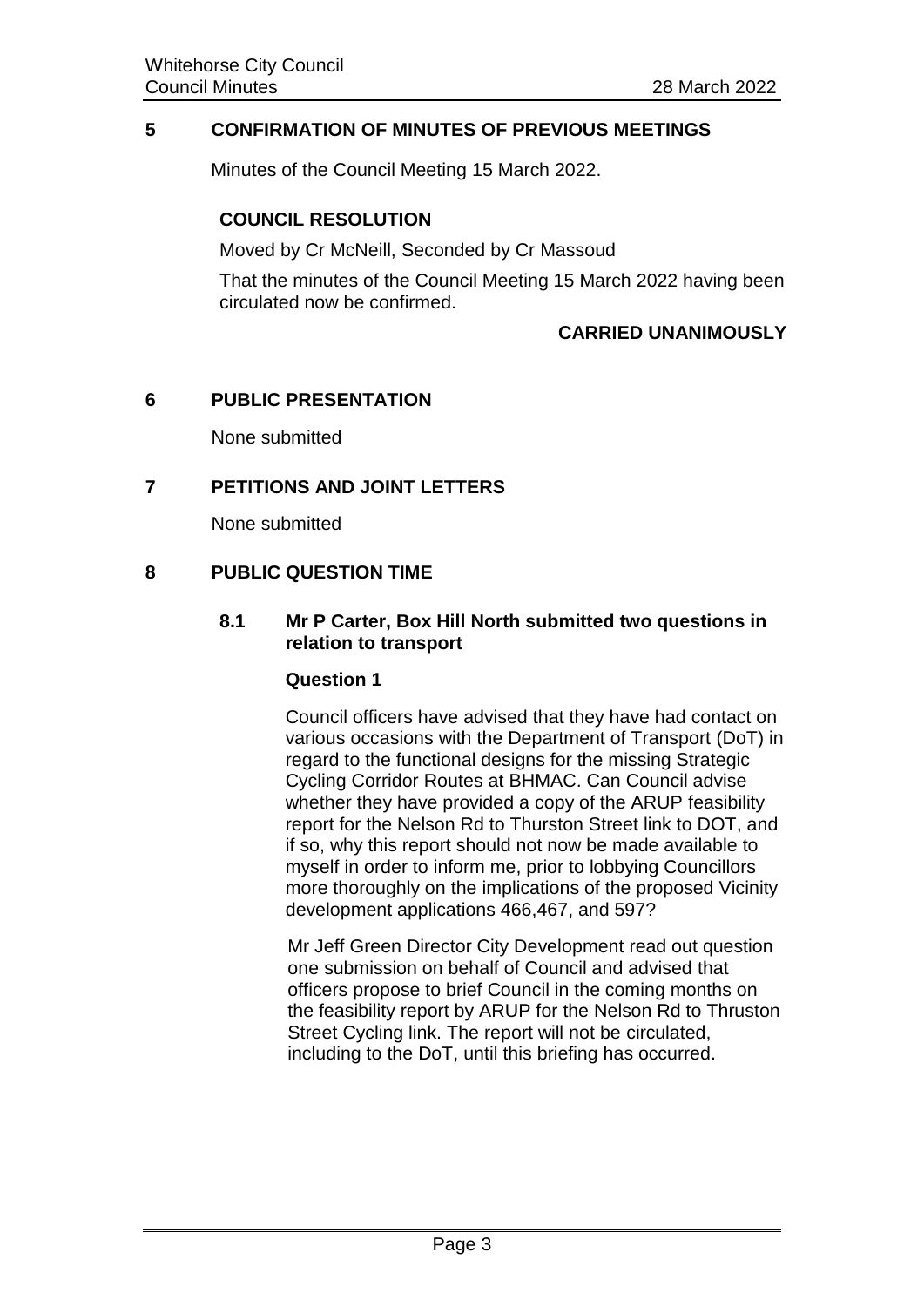#### **Question 2**

In order to have some level of functioning Active Transport mode, it is critical to complete the two missing links at BHMAC. The Victorian Cycling Strategy requires these routes to be safe, direct and low stress routes in order to make it easier for more people to cycle. Given Councils officers ongoing discussions with DoT, and the urgency for the missing links, would officers advise Council the current status regarding DoT functional designs of the missing SCC routes; eg has CoW officers been advised that functional designs have actually started, and when they are expected to be concluded?

Mr Jeff Green Director City Development read out the Question Two submission on behalf of Council and advised that Council officers have contacted the Department of Transport (DoT) to enquire about its design for the connection of the missing link between the Box Hill to Ringwood and the Box Hill to Hawthorn Strategic Cycling Corridors. DoT have advised that there is no further update on its progress.

#### <span id="page-5-0"></span>**9 NOTICES OF MOTION**

None submitted

#### <span id="page-5-1"></span>**10 URGENT BUSINESS**

None submitted

#### **Procedural Motion**

Moved by Cr Lane, Seconded by Cr Stennett

That the order of business on the agenda be altered to consider item 11.2 as the first agenda item.

#### **CARRIED UNANIMOUSLY**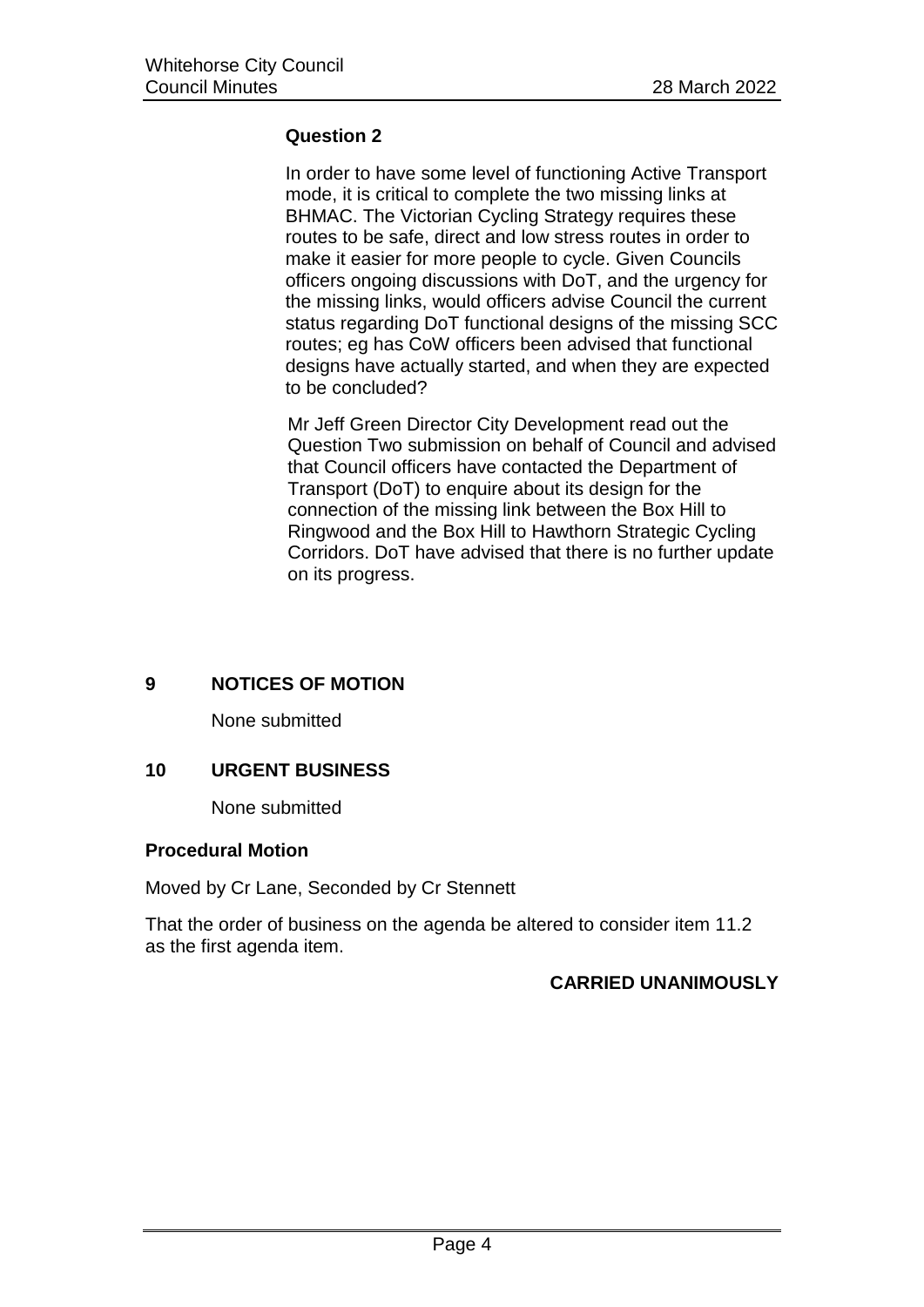#### <span id="page-6-0"></span>**11 COUNCIL REPORTS**

#### <span id="page-6-1"></span>**11.2 Whitehorse Kindergarten Infrastructure Service Plan (KISP)**

Community Services ATTACHMENT

#### **SUMMARY**

The purpose of this report is to inform Council of the Victorian Government's policy reform to fund a second year of kindergarten for all Victorian Children and its implications on the capacity of the existing kindergarten infrastructure in the municipality into the future.

The report seeks endorsement of the Whitehorse Kindergarten Infrastructure Service Plan (KISP) which has been developed in partnership with the State Government at their request, using their data, assumptions and template.

#### **COUNCIL RESOLUTION**

Moved by Cr Skilbeck, Seconded by Cr Carr

That Council:

- 1. Endorse the Whitehorse Kindergarten Infrastructure Service Plan (KISP) and authorises the Chief Executive Officer to sign the KISP on behalf of Council.
- 2. Receive a comprehensive report on the status of Council owned or managed kindergarten infrastructure in response to the reform later in 2022.

#### **CARRIED UNANIMOUSLY**

#### **KEY MATTERS**

- The state government has reformed its Kindergarten policy and funding model to provide an additional (or second) year of 15 hours per week of funded kindergarten for all Victorian children prior to their entry to primary school.
- The reform commences in Whitehorse from 2022 with funding to eligible providers for the provision of 3 year old kindergarten for 5 hours per week transitioning up to 15 hours per week by 2029. 4 year old kindergarten is already funded for 15 hours per week.
- The reform will place demand pressures on the 81 facilities providing kindergarten services to the Whitehorse community. More than 25% of these facilities are on Council owned or controlled land.
- Two projects have been commissioned to consider the projected impact of the reform on kindergarten infrastructure in Whitehorse with both projects reaching similar conclusions. There will likely be unmet demand in parts of the municipality between 2025 and 2029.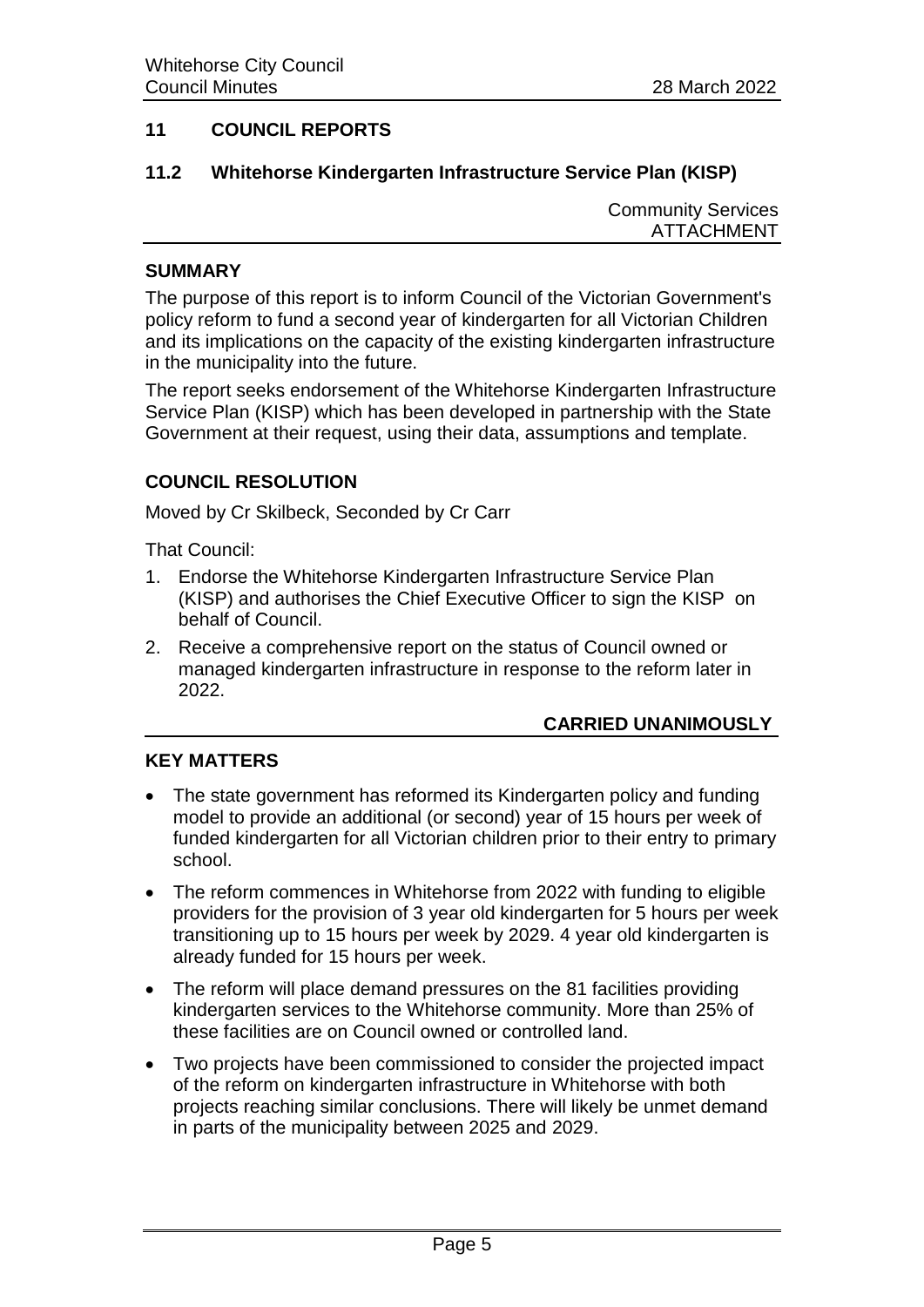(cont)

- One of the research papers was conducted by ASR Research and focussed on Council's kindergarten assets and assessment of fit for purpose. This report will be the subject of a future Council report as it requires consideration of the maintenance and renewal of Council's substantial early years asset base and is likely to identify several sites surplus to Council needs.
- The second report, the Kindergarten Infrastructure Service Plan was undertaken by the State Government in partnership with Council and is the primary subject of this report.

#### **STRATEGIC ALIGNMENT**

Whitehorse 2040 Community Vision:

- Whitehorse is a resilient community where everyone belongs.
- We are active citizens who value our natural environment, history and diversity.
- We embrace sustainability and innovation.
- We are dynamic. We learn, grow and thrive.

#### Council Plan 2021-2025:

- Strategic Direction 2: A thriving Local Economy; Business, Employment, Education and Skill Development
- Strategy 2.1.6: Support young people with education, employment and training pathways
- Strategy 2.3.1: Partner with the education sector to engage, promote and advocate for improved learning and educational opportunities for individuals and local businesses.
- Strategic Direction 4: Our Built Environment; Movement , and Public Places
- Strategy 4.1.1: Plan, build, renew and maintain community assets and facilities to meet current and future service needs in an environmentally, financially and socially sustainable way.
- Strategy 4.2.3: Maximise the usage of Council and Community facilities to improve community access opportunities.
- Strategy 4.3.1: Work with community organisations to promote and encourage social connections and support community participation for isolated members of the community.
- Strategic Direction 7: Health and Wellbeing
- Strategy 7.1.1: Provide accessible services and program.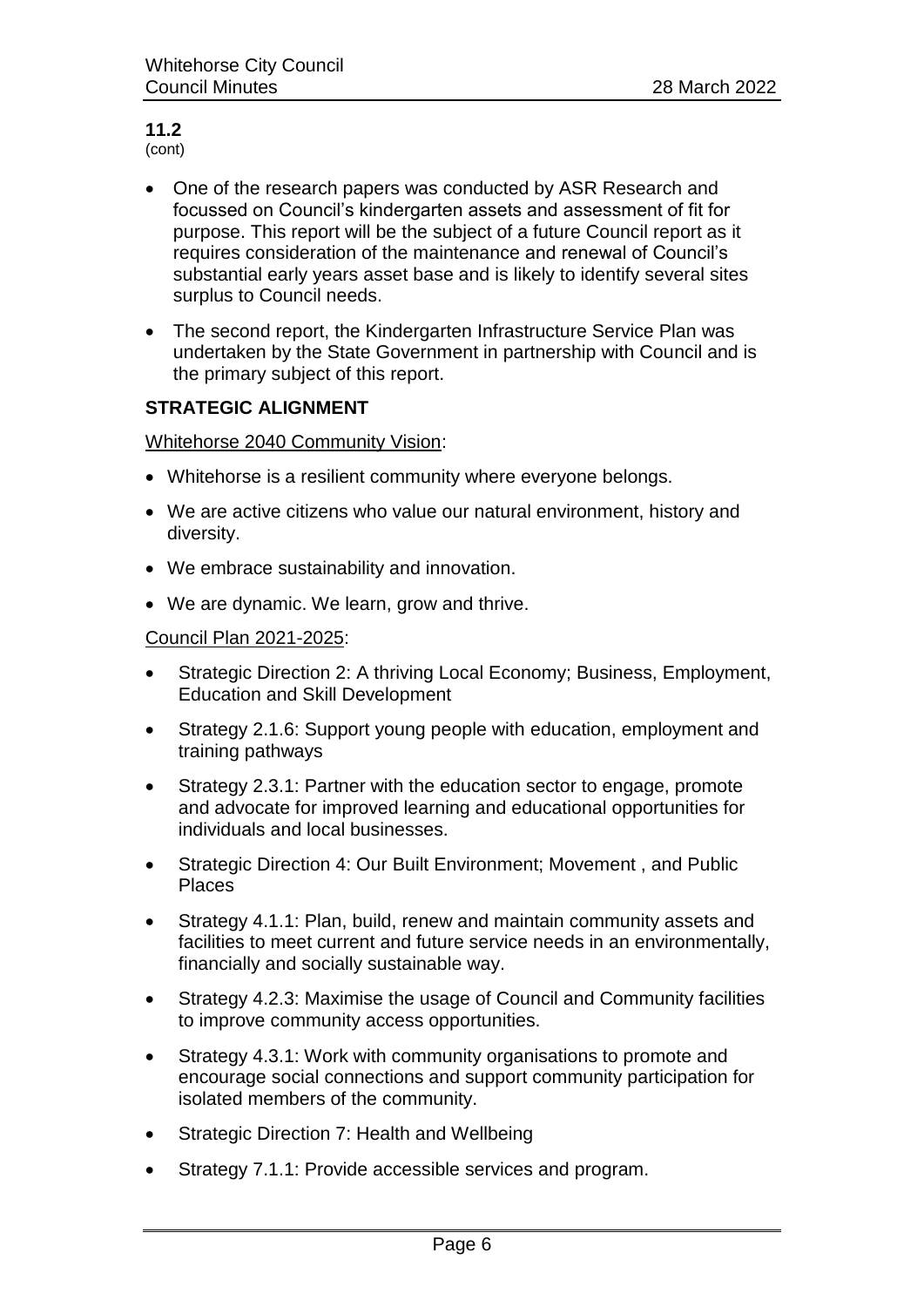(cont)

#### **Policy**

Council has no specific policy in relation to the provision of state funded kindergarten programs in the municipality. However, Council has resolved its policy position on two related matters concerning the provision of kindergarten services.

#### Kindergarten Leases and Maintenance Responsibilities (2021)

Council resolved to move all 21 sessional kindergarten facilities on Council land onto a common land and building lease to ensure a more equitable approach to managing the maintenance standards of all of these facilities.

#### Continued Provision of the Whitehorse Early Learning Service 2019

Council resolved to close the Wattle Park Children's Services Centre and to continue to manage the operations of the remaining three Whitehorse Early Learning Services centres which provide integrated kindergarten services.

### **BACKGROUND**

Kindergarten programs operate throughout Victoria in order to provide children with a sound play based educational experience in the year prior to attending primary school. Early childhood development experts agree that the development of a child is greatly enriched by the quality of his/her preschool experience. Kindergarten programs also enrich communities through social connections and engagement with the service.

At an operational level, kindergarten programs are funded by the State Government, which provides operational funds based on a per capita grant and parent fees, which make up any shortfall in operating budgets. The funding enables every Victorian child to access 15 hours of kindergarten per week (for 40 weeks of the year) in the year prior to their entry into primary school.

The State Government is also responsible for the establishment, regulation and monitoring of 4 year old kindergarten services.

Up until 2022, 3 year old kindergarten programs in Whitehorse and most other municipalities did not attract State Government funding. Participation in 3 three year old kindergarten programs therefore relied on a user pays system and typically involved children accessing 3-6 hours of service per week. The cost of accessing 3 year old kindergarten services has been relatively expensive for most families and it is estimated that only 50% of 3 year old children in Whitehorse participated in a formal 3 year old kindergarten program.

Traditionally, local government involvement with kindergarten services has been through the provision of either land or both land and buildings for community managed services. However, a number of Councils are also involved in direct service delivery.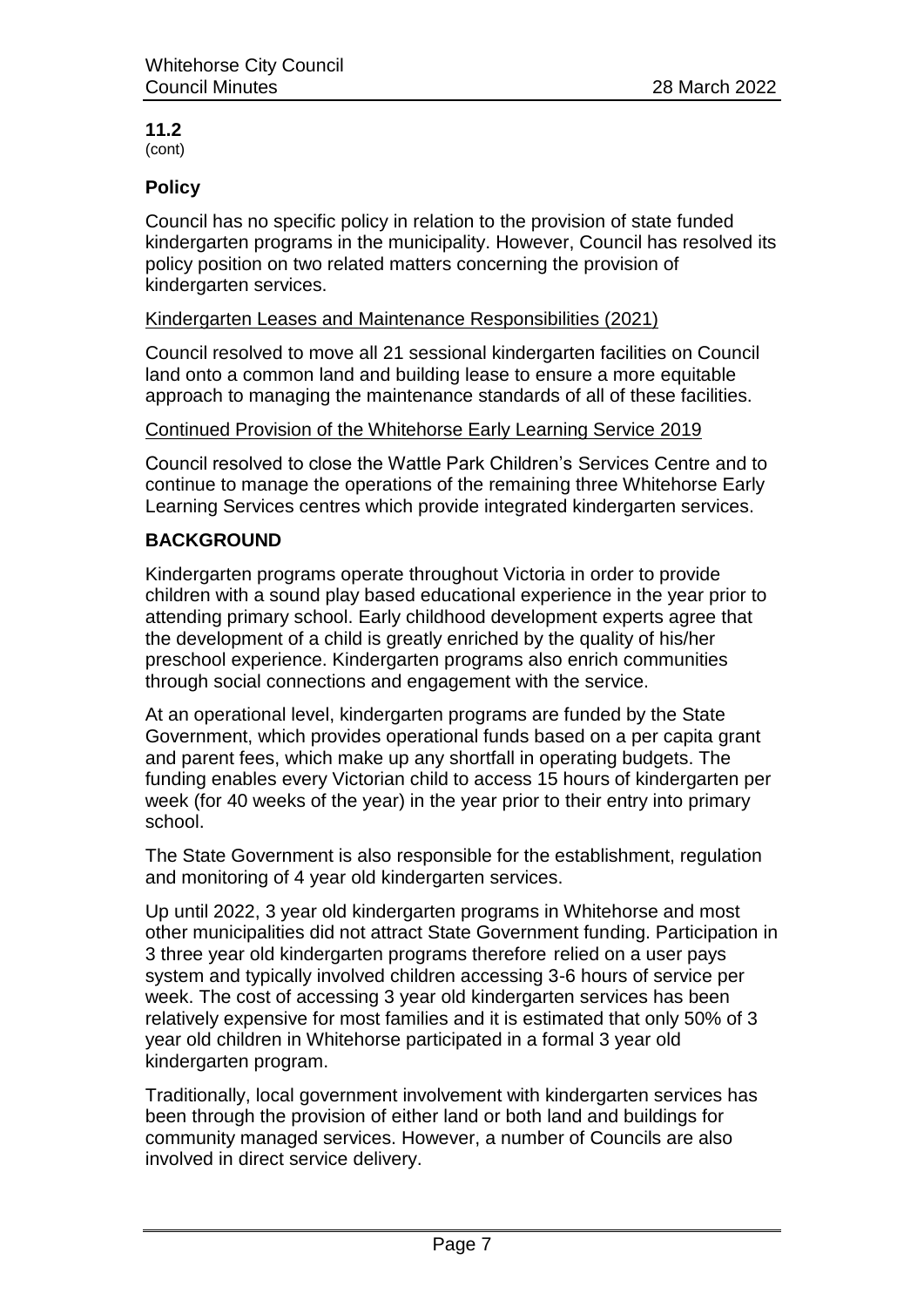(cont)

There are a total of 81 state funded 4 year old kindergarten programs in Whitehorse operating through a variety of management models including: community committee of management, church based services, independent schools, and integrated within Council, private and community-managed long day care centres.

Of the 81 kindergarten services, 32 are defined as sessional programs. Of these, Council owns the buildings and/or land of 21 services. All these properties are subject to a lease arrangement between Council and each kindergarten committee of management (all of which are voluntary incorporated associations) or an Early Years Manager (Not for profit organisation) for a peppercorn rental<sup>1</sup>.

62% (1,150) of four year old children attending funded kindergarten services in Whitehorse use a sessional kindergarten service. The remaining 38% (700) attend funded kindergarten at one of the 49 integrated long day care facilities. While no studies have been undertaken to ascertain the basis for the higher preference for sessional kindergarten places, anecdotal evidence suggests a number of factors are likely to be at play:

- Higher cost of attending integrated child care centre places.
- Perception of quality differences in education provided.
- Local convenience.

l

- Governance structure of services (parent managed sessional kindergartens as opposed to corporate based management structures)
- Stronger associations between sessional kindergarten centres and preferred primary schools.
- Stronger community feel of sessional kindergartens, i.e. arriving and leaving at the same time generates informal opportunities for connections amongst families.

Council also provides direct financial support to the Whitehorse Pre School Association (WPSA) which manages a Central Enrolment and Registration Scheme for 31 sessional kindergarten programs. The WPSA received about \$30,000 from Council in 2020/21 through the Community Grants Program.

<sup>1</sup> Eight of these facilities recently moved to an Early Years Management agreement with YMCA who now operate the kindergarten services and is the leasee of these facilities)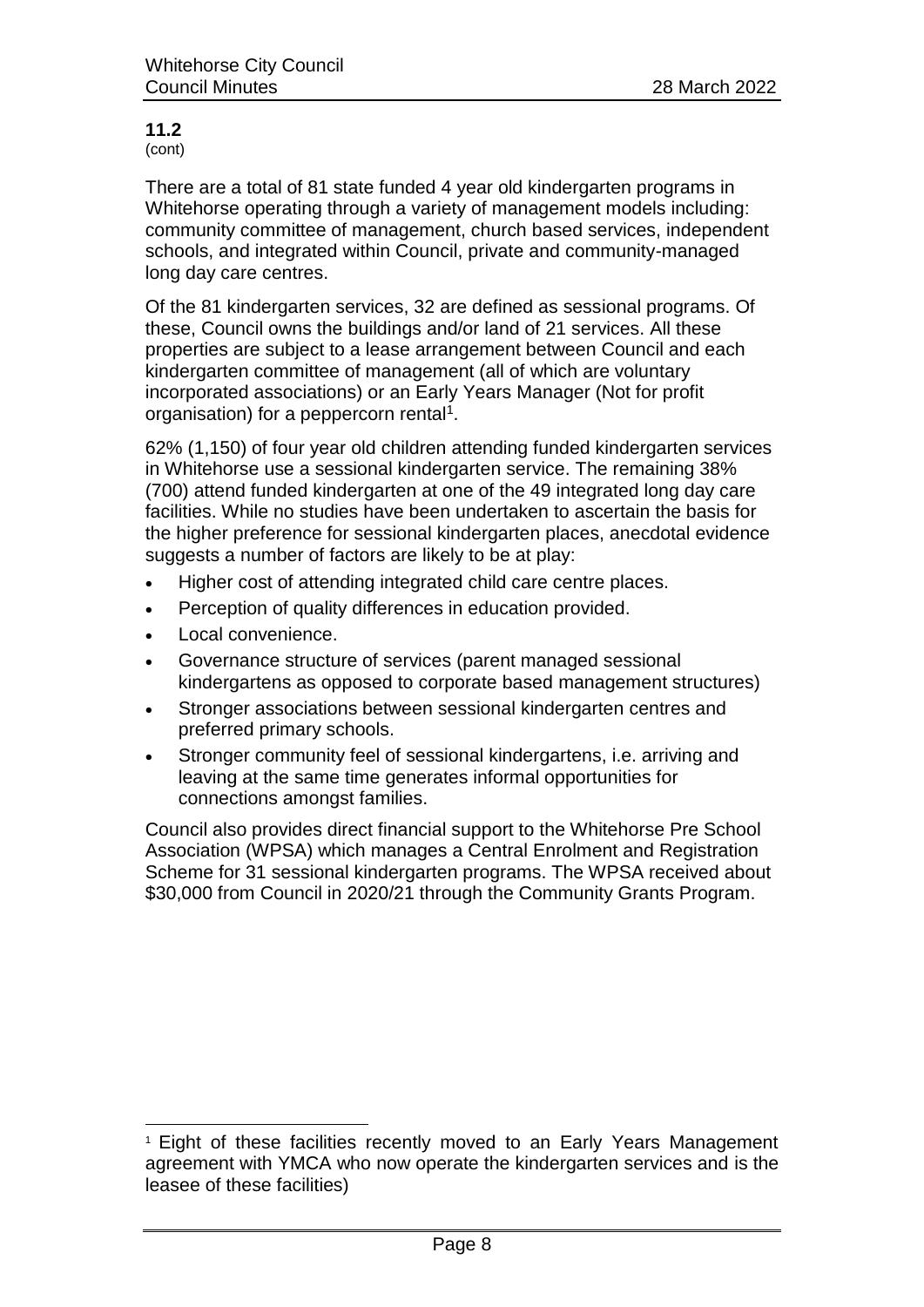(cont)

#### **State Government 3 year old Kindergarten Reform**

In late 2019, the State Government announced a new policy to fund 15 hours of kindergarten (per week) for all Victorian three-year-old children. The key principle of this reform is that children's learning, health and behaviour (and indeed their later life) will benefit from an expanded quality kindergarten experience. The government is investing \$5B into the program over the 10 year implementation phase which includes \$1.8B in kindergarten infrastructure.

In Whitehorse, government funding for 5 hours per week (40 weeks per year) of 3-year-old kindergarten will commence in 2022 with a staged transition to 15 hours per week funding by 2029. There is no certainty, at this stage, on how the staging of the transition from 5 hours to 15 hours will occur and whether it will be uniform across services, as it is up to the individual service providers to negotiate with the State Government on their plans.

The State Government's policy has logistical and cost implications for many kindergarten service providers, including Local Government. In Whitehorse, the government's policy is expected to double demand for funded kindergarten places by 2029.

#### **Kindergarten Infrastructure Service Plan**

As part of the reform, the Department of Education and Training (DET) implemented a state wide strategy to develop a Kindergarten Infrastructure Service Plan (KISP) for each Local Government Area. These plans are being progressively endorsed by each LGA to facilitate funding opportunities in the coming years.

As municipal planner, Council has a role in monitoring the availability and accessibility of funded kindergarten places for children in the local community. In 2020/21, Council received a grant from DET to undertake strategic work in relation to the impact of the roll out of 3 year old kindergarten in the City of Whitehorse and the capacity to meet the demand of the new program.

The State Government intends that the KISP will be a mutually agreed document which, once signed by each party, will be publicly available on Council and the DET websites. It provides Council and third party private and not for profit providers with indicative information which may be used at their own discretion to assist in the planning for expansion of existing services, establishment of new services and investment in new and existing facilities. It will also identify where there is an oversupply in funded places which may also influence the market and assist asset owners, such as Council, to determine the future need for particular facilities.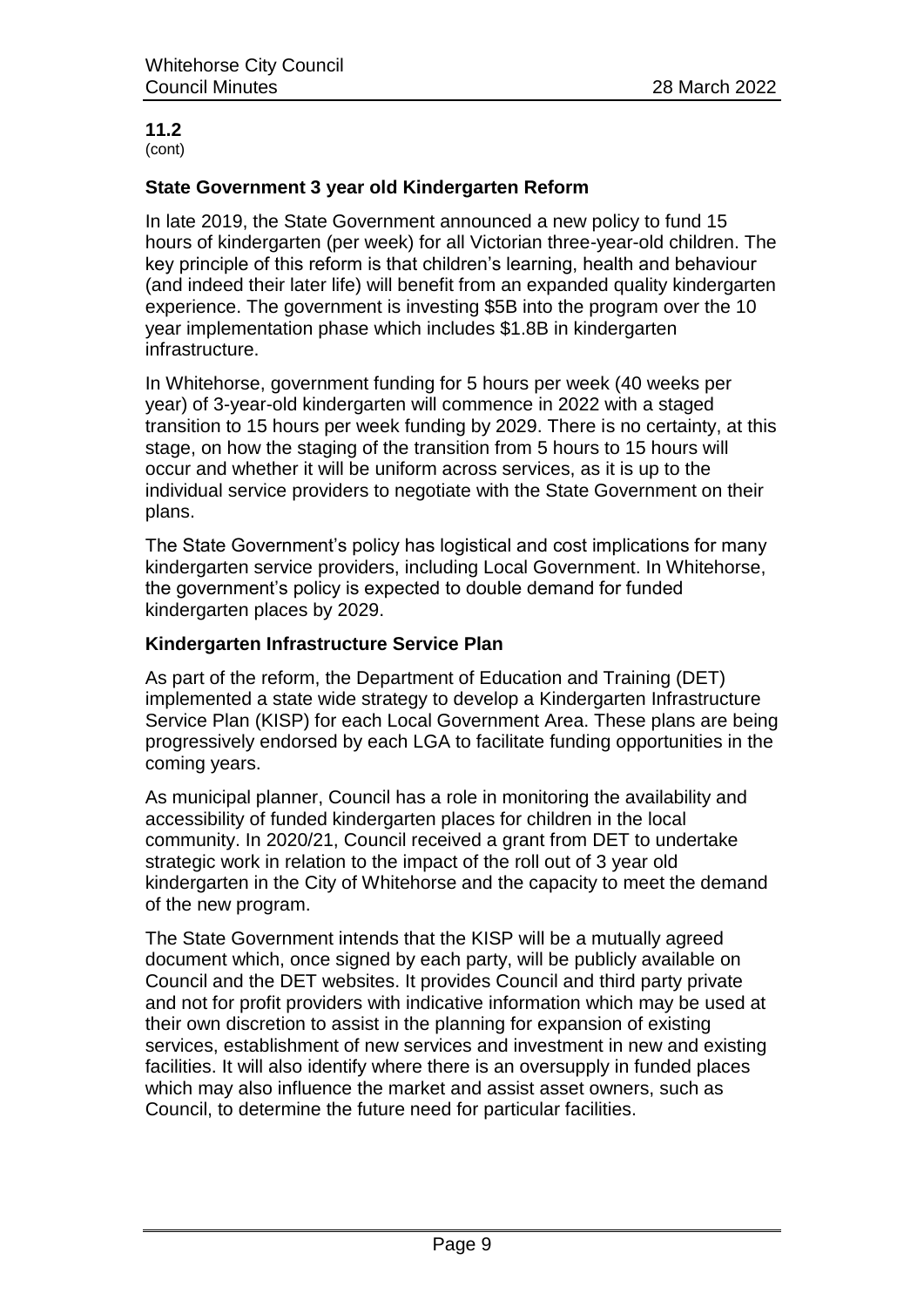#### **11.2** (cont)

**KISP Structure and Assumptions** 

The Whitehorse KISP (attached) follows a template developed by the DET using their data and includes standard commentary which indicates that it has been developed in partnership between DET and the relevant Council.

The Whitehorse KISP is a theoretical forecast model which projects kindergarten demand based on assumptions around population forecast, service uptake and number of licensed kindergarten places at existing service locations to estimate current available supply.

It uses DET's theoretical roll out of incremental increases from five hours in 2022, then year-on-year increases to 7.5, 9, 10, 11, 12, 13, 14 hours and then finally moving to 15 hours in 2029. However, it is up to each service provider to determine how they move from 5 to 15 hours over the roll-out period. Factors that influence how a planned roll-out would proceed include workforce availability, business viability, year to year service enrolment, demand, and community and family preference.

The plan maps supply and demand but does not go so far as assessing how any unmet or over supply outcomes will be managed. The ASR report being the subject of a future Council report provides that further analysis and recommendations.

#### **KISP Estimates for Unmet Demand for Kindergarten Places in Whitehorse**

For planning purposes the municipality has been broken up into 'sectors'. Over the period of the State Government's kindergarten reform implementation (2022 - 2029) there are five sectors of the municipality where there is potential projected unmet demand for sessional kindergarten. That is the population forecast of 3 and 4 year old children exceed the anticipated market supply of kindergarten places. Using DET assumptions of incremental roll-out of funded 3 year old kindergarten from 5 hours in 2022 to 15 hours by 2029, unmet demand is identified to become an issue in:

#### **North East Sector (Nunawading & Mitcham)**

In 2025/26 unmet demand is projected at 23 places rising to 165 places in 2029 (equivalent to 3 small or 2 large kindergarten rooms).

#### **North West Sector (Box Hill, Box Hill North, Mont Albert and Mont Albert North)**

In 2025/26 unmet demand is projected at 30 places rising to 146 places in 2029 (equivalent to 3 small or 2 large kindergarten rooms).

#### **South West Sector (Surrey Hills, Box Hill South and Burwood)**

In 2025/26 unmet demand is projected at 33 places rising to 111 places in 2029 (equivalent to 2 small or 2 large kindergarten rooms).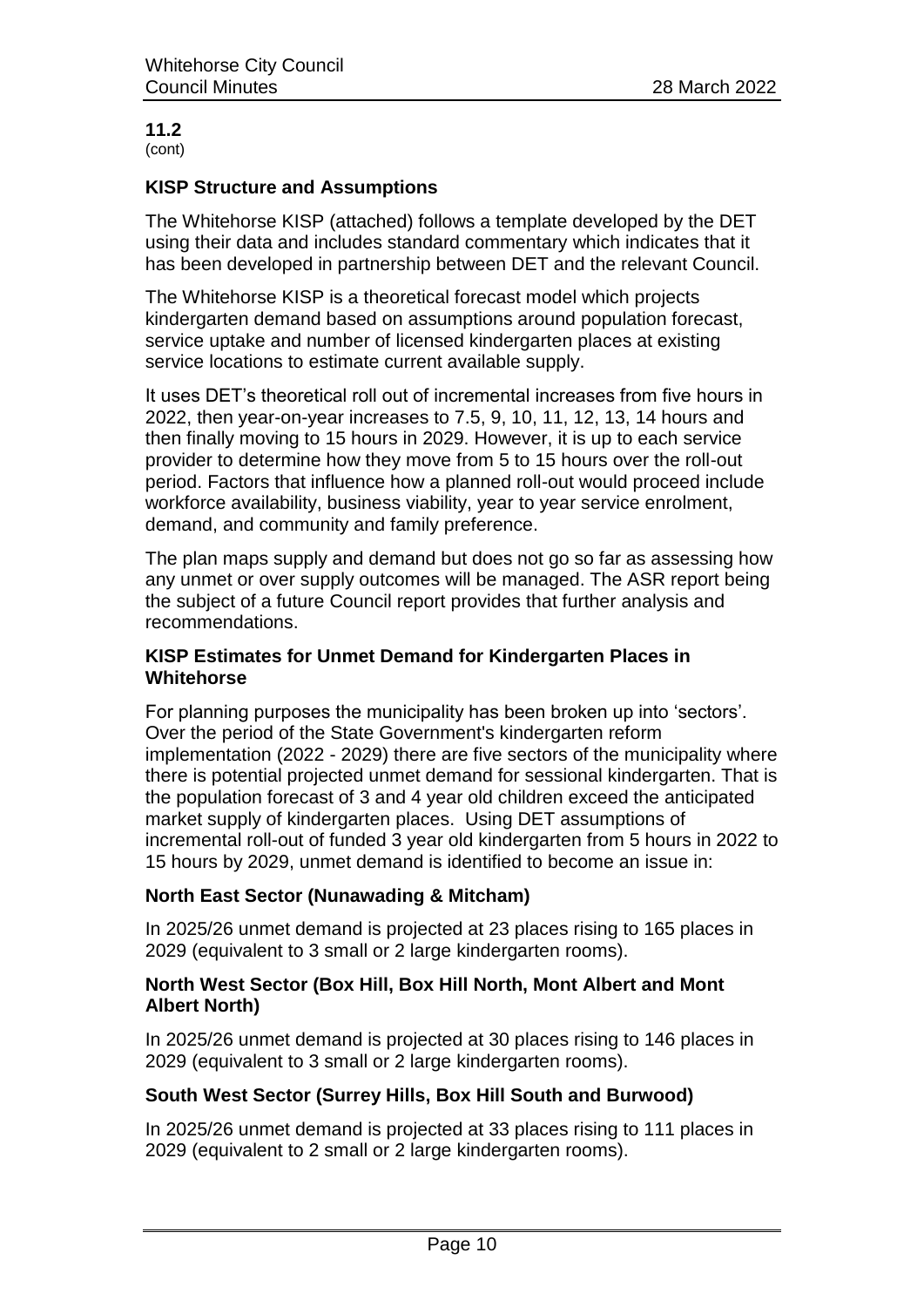#### **11.2** (cont)

#### **South East Sector (Vermont & Vermont South)**

In 2026 unmet demand is projected at 40 places rising to 62 places in 2029 (equivalent to 1 large kindergarten room)

#### **South Sector (Blackburn South, Forest Hills and East Burwood)**

In 2026/7 unmet demand is projected at 15 places rising to 46 places in 2029 (equivalent to 1 small kindergarten room).

#### **SUPPORTING REPORT DETAILS**

#### **Legislative & Risk Implications**

As the KISP has been developed using State Government DET data sets, assumptions and Victorian Futures population projections, and there has been little opportunity to overlay local knowledge to the findings; there is potential that the findings of the report are inaccurate.

For example the population projections being based on 2016 ABS Census results and extrapolated out do not take into consideration the actual experience in Whitehorse with reducing birth notifications (17% decrease since 2016) and would not have anticipated the potential impact of COVID-19 on migration and birth rates.

It will be important to undertake rigorous local data modelling and community and stakeholder consultation prior to any decisions being made about future asset development or renewal.

#### **Equity, Inclusion, and Human Rights Considerations**

In developing this report to Council, the subject matter has been considered in accordance with the requirements of the *Charter of Human Rights and Responsibilities Act 2006*.

It is considered that the subject matter does not raise any human rights issues or other issues relating to equity, gender, diversity and child safe standards.

#### **Community Engagement**

No community engagement was required for this report.

#### **Financial & Resource Implications**

There are no financial or resource implications resulting from this report. A detailed analysis on the likely investment required by Council in the maintenance and or development of new infrastructure related to the findings of the KISP and the ASR report will be detailed in a future report.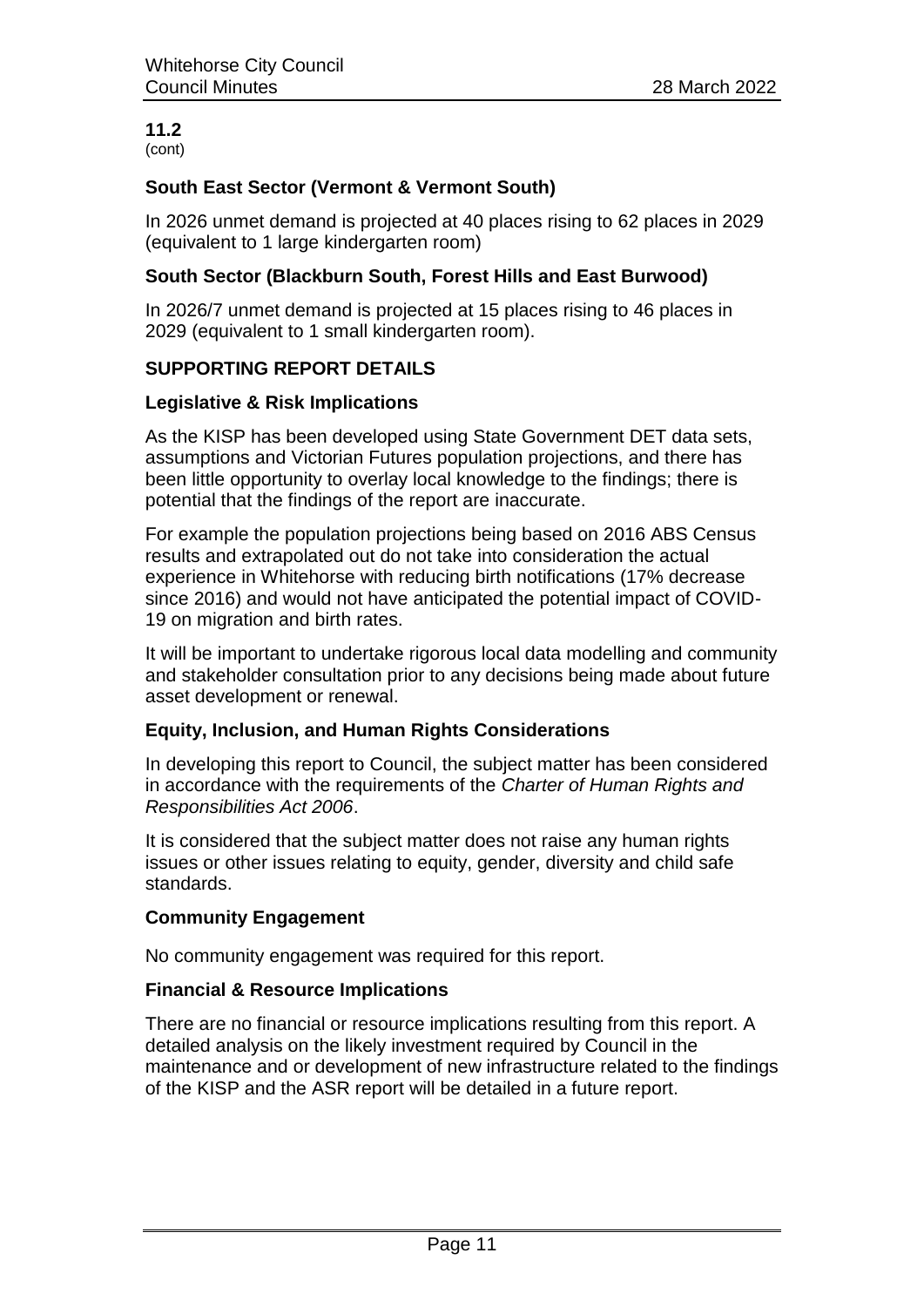(cont)

#### **Innovation and Continuous Improvement**

The subject of this report is the implementation of State Government reform using an approach and template document prepared by them to guide the development of the KISP therefore there has been little opportunity for innovation in preparing the recommendation.

#### **Collaboration**

Discussions with senior officers from the State Government's Department of Education and Training as well as representatives from the Whitehorse Preschool Association have been undertaken in the preparation of this report.

Internally, Council officers from Health & Family Services, Project Delivery and Assets, Property and Leasing, Community Engagement & Development and Finance & Corporate Performance Departments have contributed to the development of this report.

#### **Conflict of Interest**

The *Local Government Act 2020* requires members of Council staff and persons engaged under contract to provide advice to Council, to disclose any direct or indirect interest in a matter to which the advice relates.

Council officers involved in the preparation of this report have no conflict of interest in this matter.

#### **Conclusion**

This report has outlined the implications of the Victorian Government's kindergarten policy reform including the funding of a second year of kindergarten for all Victorian Children and the impact on the capacity of existing kindergarten infrastructure in Whitehorse.

The report recommends that Council approve the Whitehorse Kindergarten Infrastructure Service Plan (KISP) and authorise the Chief Executive Officer to sign the KISP on behalf of Council. It will then be submitted to DET for signing and will be placed on the DET and Council website.

Signing the Whitehorse KISP is not an indication Council has the service nor infrastructure capacity to meet the future unmet demand driven by the Victorian State Government reform or that it has the responsibility to ensure other service providers who lease Council facilities undertake change management to meet the reform. The KISP will also be reviewed in 2024 enabling improvement on data analysis such as consideration of COVID-19 impacts, monitoring of birth notification trends and updated Australian Bureau of Statistics Census data.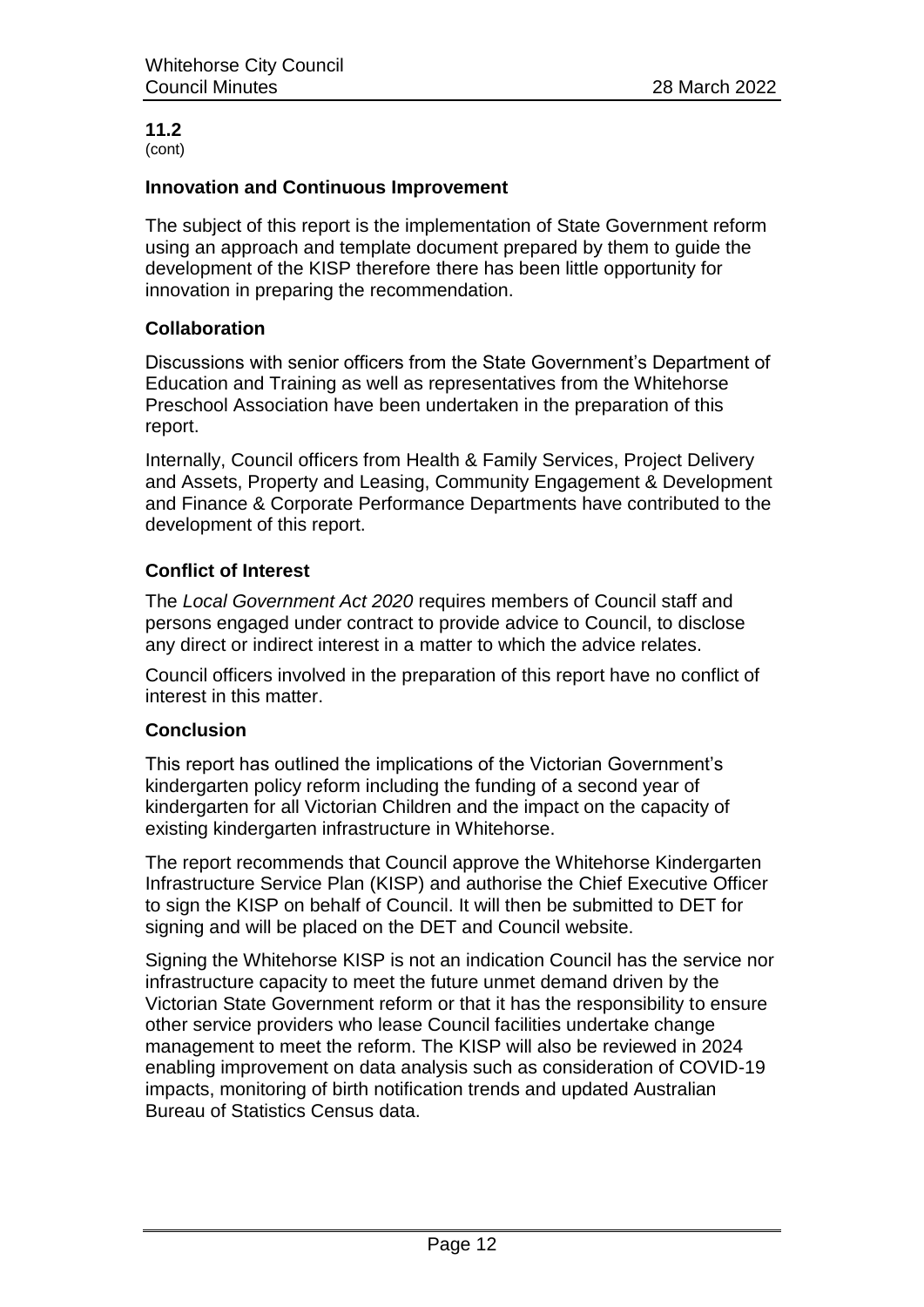(cont)

The change management required should be addressed directly by the State Government through conditions of funding and approval mechanisms with service providers. However Council Officers will seek to advance lease conditions where possible to ensure tenants maximise service delivery and reduce the need for new or expanded kindergarten infrastructure.

# **ATTACHMENT**

1 Whitehorse Kindergarten KISP DRAFT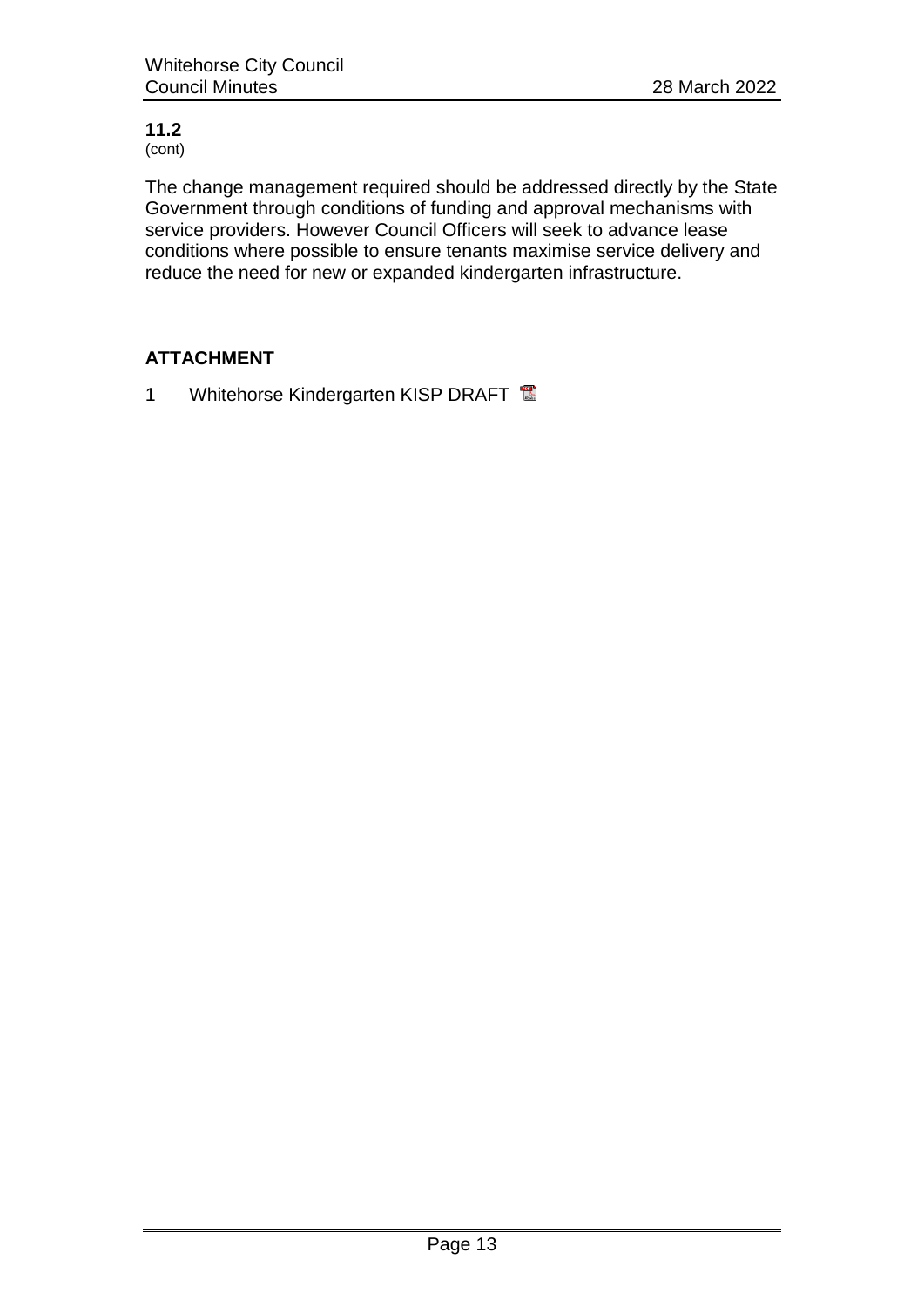#### <span id="page-15-0"></span>**11.1 Whitehorse Youth Representative Committee (WYRC) 2021 Annual Report**

Community Services ATTACHMENT

#### **Presentation**

The Whitehorse Youth Representative Committee presented their 2021 Annual report to Council. Mr Tony Johnson, Manager Health and Family Services, along with Julian Piccinin, Youth Services Team Leader, Jacqueline Piper, Youth Participation Officer introduced two committee Volunteers; Noor Ayaz and Jessica Chung who presented on the 2021 actions and achievements of the Committee. :

The Mayor Cr Liu thanked the Whitehorse Youth Representative Committee members for their valuable contribution and commitment over the last twelve months.

#### **SUMMARY**

The Whitehorse Youth Representative Committee plays an important role in representing the interests of young people in the municipality. This report provides a summary of the outcomes and achievements of the 2021 Whitehorse Youth Representative Committee*.*

#### **COUNCIL RESOLUTION**

Moved by Cr Stennett, Seconded by Cr Lane

That Council acknowledge the work of the 2021 Whitehorse Youth Representative Committee and endorse the Committee's initial action plan for 2022.

#### **CARRIED UNANIMOUSLY**

#### **KEY MATTERS**

The WYRC consisted of 12 young people in 2021 who delivered a diverse range of activities, events and projects. They also took part in various training and skill development opportunities. Council's Youth Participation Officer coordinated the committee with support from Council's School Focused Youth Services Officer. The cost of the activities undertaken by the WYRC is incorporated within Council's Youth Services annual budget.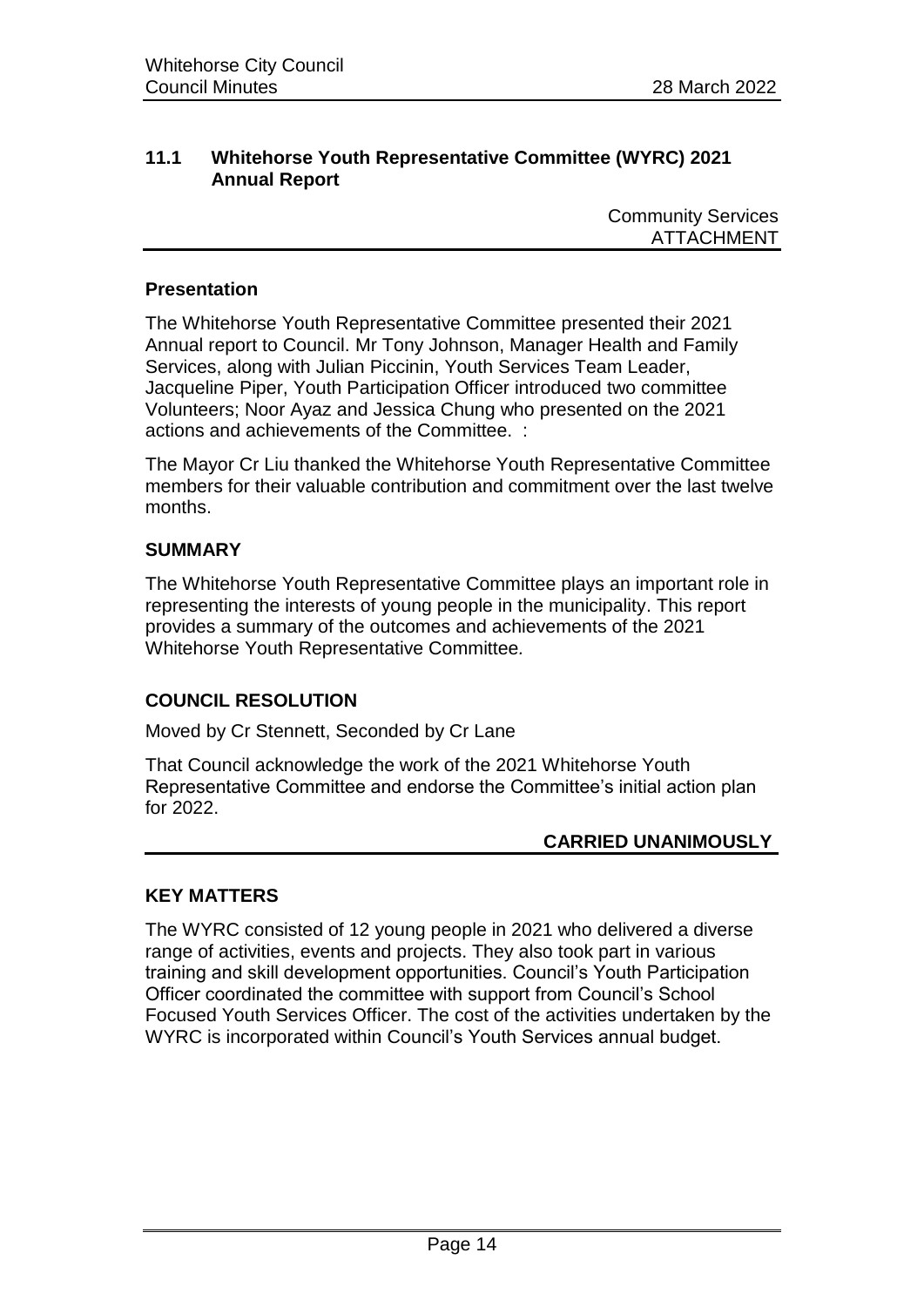#### **11.2** (cont)

#### **STRATEGIC ALIGNMENT**

The WYRC aligns with the following strategic priorities of the Council Plan

- 3.1.4: Continue to support, promote and celebrate volunteer programs to encourage people of all ages, abilities and diverse backgrounds to participate in opportunities.
	- *-* By providing an inclusive opportunity for young people to get involved in their community.
- 6.2.2: Support opportunities for young people to be involved in decision making.
	- *-* By creating an opportunity for young people to be directly involved in decision making, consultation and be consulted about issues that concern them and their peers*.*

*The WYRC also aligns* with these themes of the Whitehorse Community Vision Whitehorse Community Vision.

Theme 1: Diverse and Inclusive Community.

- By providing an inclusive opportunity for young people to get involved in their community.
- Theme 4: Employment, Education and Skill Development.
	- Providing an opportunity for young people to develop their skills and gain valuable experience.
- Theme 6: Whitehorse is an Empowered and Collaborative Community.
	- The WYRC empowers young people to collaborate with other members and areas of the community.
- Theme 7: Health and Wellbeing. Community engagement and social inclusion support the wellbeing of the young people involved.
	- The WYRC is an opportunity for the committee to ensure the wellbeing needs of young people are included.

#### **Policy**

The role of the Whitehorse Youth Representative Committee is consistent with strategies contained in the Whitehorse Municipal Youth Plan 2014 - 2018. Such strategies focus on youth advocacy and leadership development. The WYRC works in collaboration with the Youth Services Team and Council as a whole to ensure the goals and actions of the Youth Plan are implemented successfully. The WYRC is also involved in the current consultation process of the development of the new Municipal Youth Plan.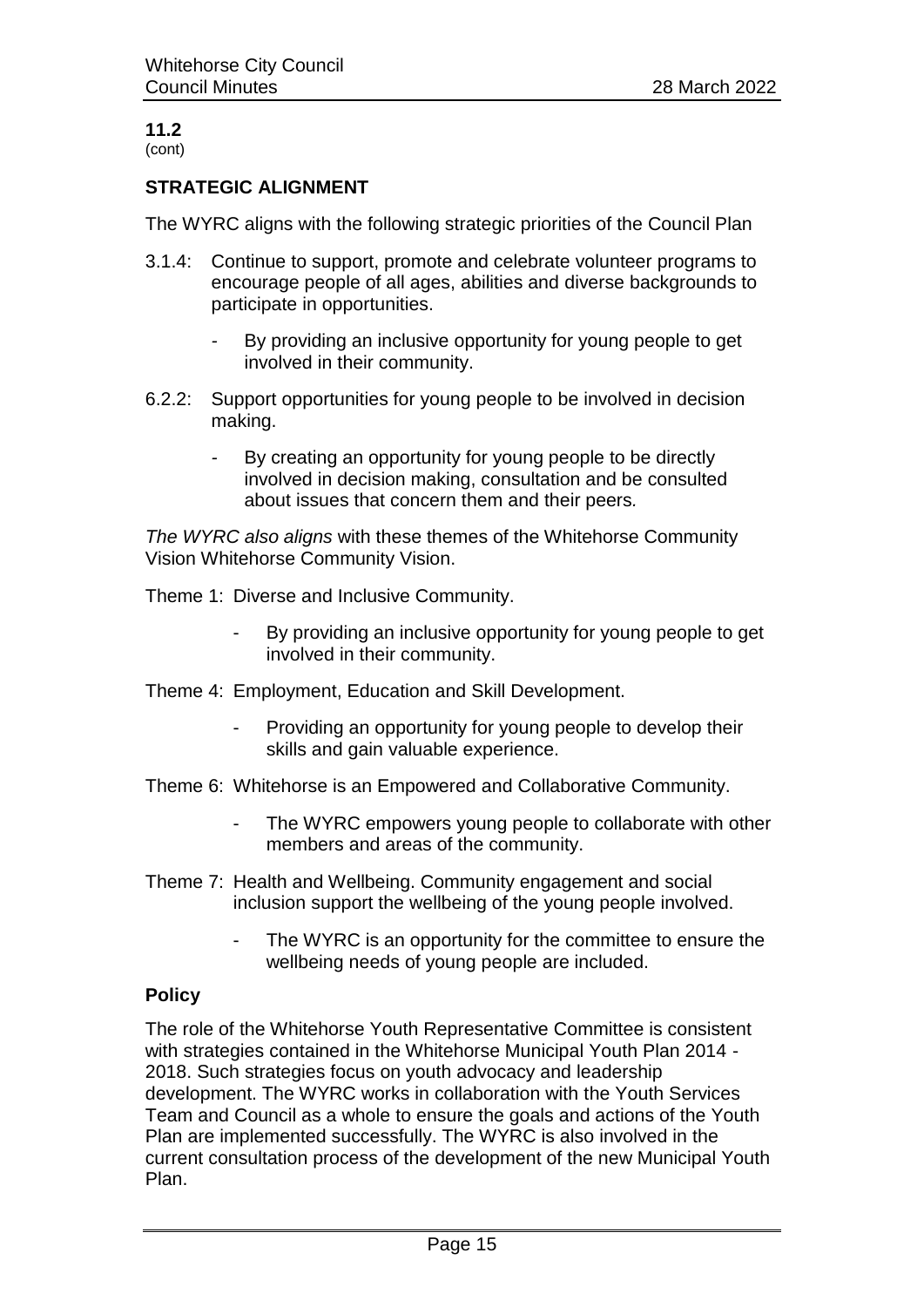#### **11.2** (cont)

#### **BACKGROUND**

The Whitehorse Youth Representative Committee (WYRC) was established in 2002 to provide a formal link between young people and Whitehorse City Council. The key objectives of the Committee are to develop a positive profile of young people in the community, consult with the broader youth population, report to Council on the aspirations of young people and to assist in the creation of new opportunities for young people to be involved in their community.

There are a number of important benefits for young people to be involved in the WYRC. These include a greater understanding of local government, the development of leadership and project management skills and a greater connection with their local community.

WYRC representatives are selected through a nomination process that is promoted to schools, youth service providers and clubs via various promotional strategies. Due consideration is given to the selection process to ensure a diversity of gender, age, background and life experiences of young people. If deemed appropriate young people can remain on the Committee for a maximum 2 year period.

The WYRC consisted of 12 young people in 2021 who delivered a diverse range of activities, events and projects. They also took part in various training and skill development opportunities. Council's Youth Participation Officer coordinated the committee with support from Council's School Focused Youth Services Officer.

The WYRC events and activities in 2021 included the following:

#### **Induction and training**:

- The 2021 induction was held online due to the pandemic restrictions. Members received their induction manuals, developed their group agreement, got to know each other, learnt about the WYRC, and brainstormed ideas for their events.
- The WYRC had their first meeting face to face and met with Mayor of the day Andrew Munroe and Frank Perrone (Youth Services Team Leader). The WYRC learned how the committee's work fits into the broader context within Youth Services at Whitehorse City Council and how it benefited young people across Whitehorse. They took a tour through the Civic Centre and Council Chambers with Cr Andrew Munroe to understand the role of the Council, the service it provides to the community, and how their role as volunteers serve the Council and local community.
- Committee members completed training covering leadership, advocacy, marketing, promotion, social media, event management, disability awareness, communication and community engagement strategies.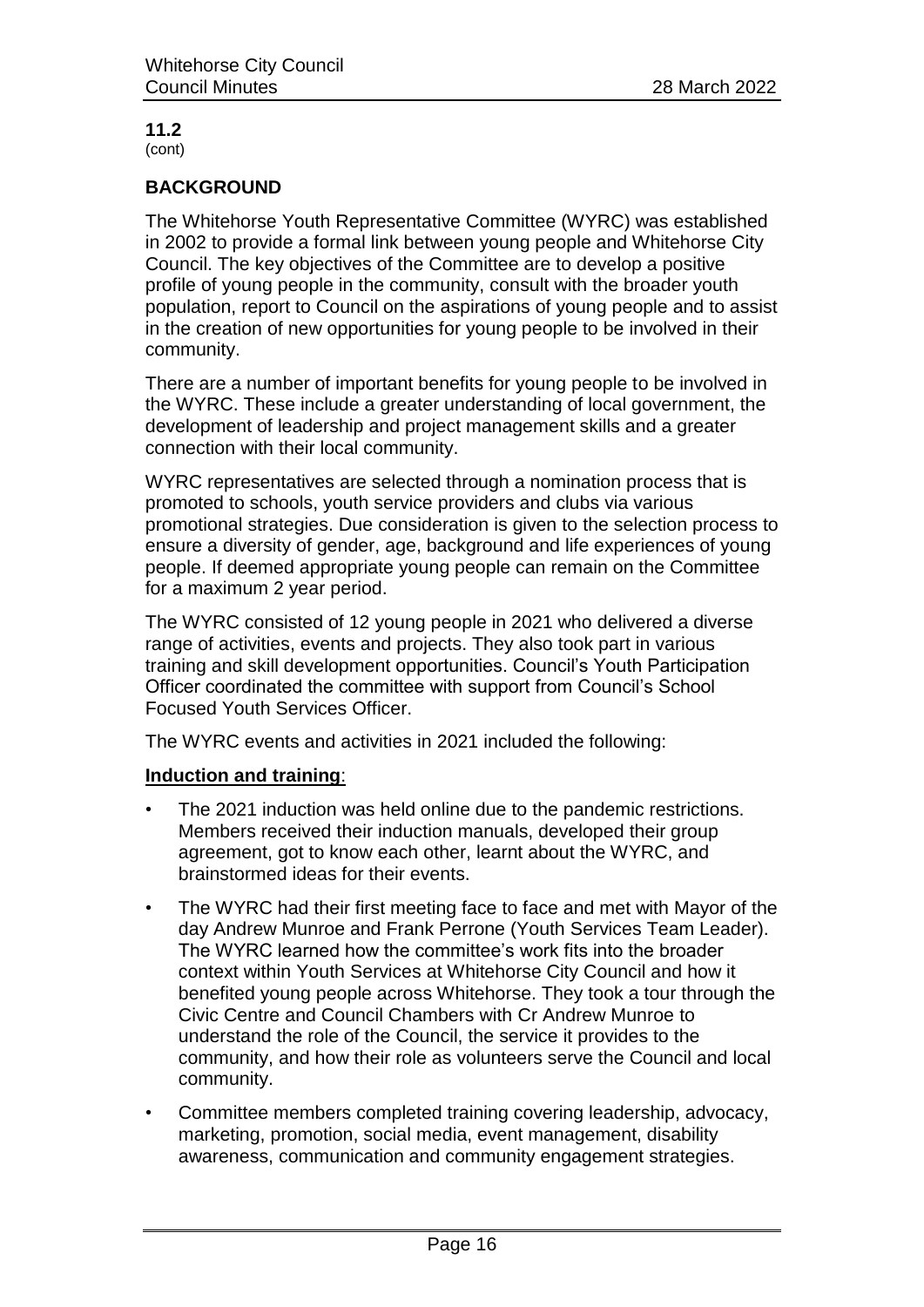(cont)

• Committee members completed First Aid training to develop skills in the case of injuries, accident or an emergency.

#### **Events and activities:**

- Young Person of the Month Award: The WYRC reviewed and endorsed each young person nominated for the award which recognises and celebrates the efforts and achievements of young people in Whitehorse.
- Whitehorse News Youth articles: WYRC members undertook the role of writing articles for Council's publication Whitehorse News that included stories on the following issues: international students and their struggles during COVID-19, the importance of staying digitally connected during lockdown, social media and its impact on self-esteem and information regarding getting a job.
- Whitehorse Youth Issues Survey: The WYRC began developing the Whitehorse Youth Issues Survey to consult young people about the four areas of international students, healthy relationships, the LGBTIQA+ community and social media & body image. The technical side of the survey is under development. The WYRC would like the survey to be open throughout 2022 and continue with updated areas of consultation annually. The survey will act as a tool to engage the community and the data as a guide for the areas of focus of future committees.
- Newkind Social Justice Conference: A member of the WYRC attended the Newkind conference and reported to the rest of the committee. The key theme of the conference was intersectionality and it provided an opportunity for the attendees to explore, discuss, and reflect how they can promote, empower, and create positive, impactful social change. As a result, the WYRC will focus some of their energies in the coming 12 months to consider and where possible address: intergenerational cultural transference, unconscious bias towards race and gender, intersectionality, mental health and climate change.
- The WYRC is proposing to form an Environmental Sustainability Youth Action group that could work in collaboration and received guidance from the Whitehorse Sustainability team. The establishment of this group will encourage young people to develop their understanding on local and global issues, communication and public speaking skills, leadership skills, greater knowledge on council operations, and create an environment to foster their passion to tackle climate change.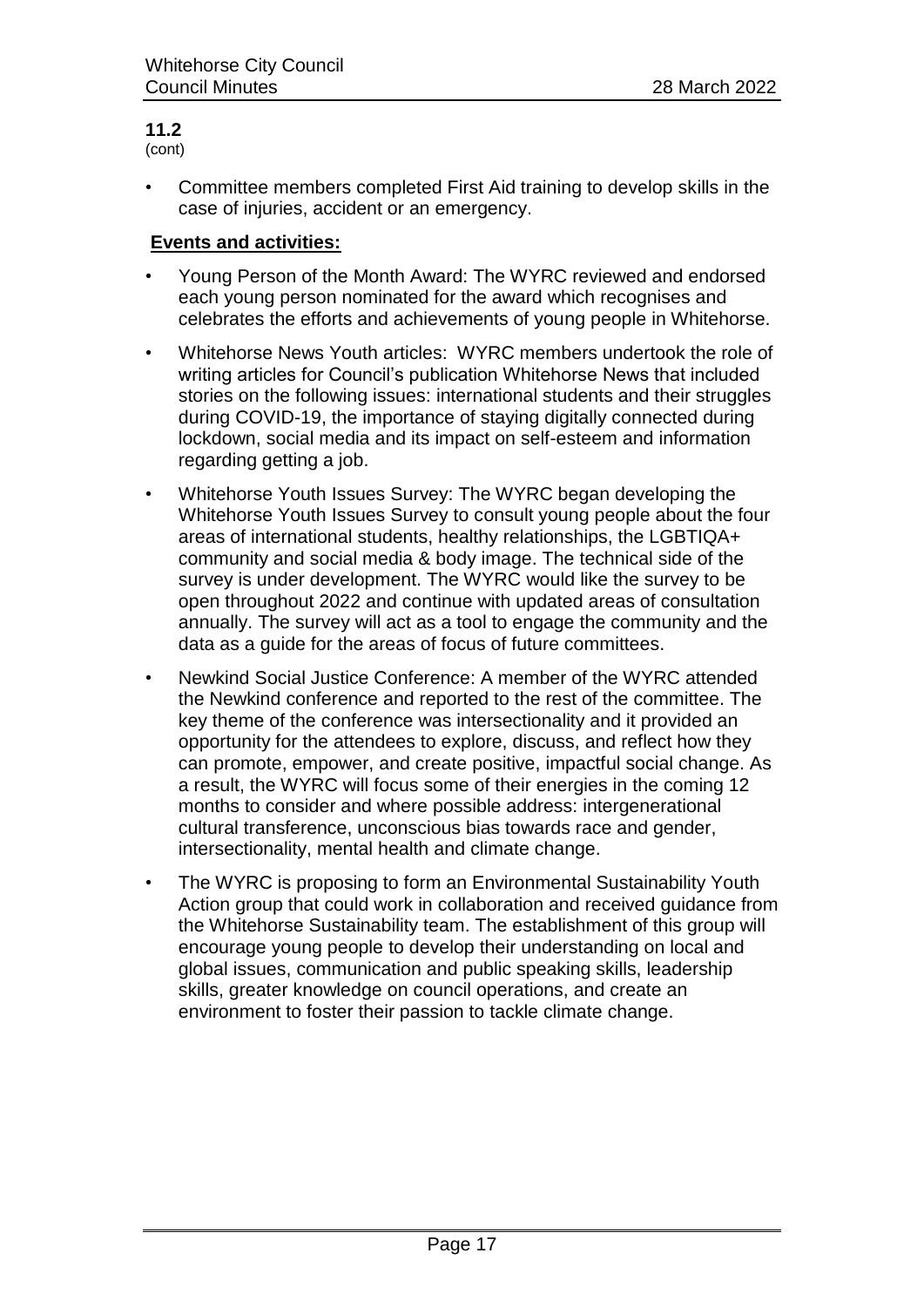(cont)

- Reach the Peak WYRC Youth Summit: This event was held online due to COVID-19 restrictions and involved a series of workshops held over 2 weeks. The event provided young people the opportunity to participate in a series of interactive and engaging workshops that shed light upon important issues facing young members of our community. The themes for this year's summit were Health and Wellbeing, Diversity and Inclusion, and the issues focused on included education, international students, youth activism, relationships and body image.
- Municipal Youth Plan consultation: Youth Services staff consulted with the WYRC about how best to engage with young people for the upcoming Municipal Youth Plan consultation. This information has greatly assisted council officers developing the youth consultation plan. The WYRC be heavily involved in the consultation process to help ensure young voices are heard.
- Social Media and Body Image report: The WYRC had planned to consult with young people and organizations to create a report about the issue of social media and body image and deliver a presentation to council. Due to the lockdowns and difficulties encountered with the pandemic, this body of work will be handed to the 2022 committee to continue. The report and work done so far is outlined in the WYRC 2021 Annual Report.

For further information on the events, initiatives and activities undertaken by the committee, please refer to the WYRC 2021 Annual Report (attached to this report).

#### **WYRC 2022 INITIAL ACTION PLAN**

Recruitment for the 2022 WYRC has been successful with 12 members appointed. The newly recruited committee has participated in an induction program looking at the role of the committee within Council. At this stage, the activities the committee will consider undertaking / implementing in 2022 include:

- Advocate for the best interests of young people.
- Organise and implement the Whitehorse Municipal Youth Forum and/or community workshops on issues pertinent to young people
- To specifically address key issues impacting young people such as body image, mental health, employment/ career, violence, healthy lifestyles and safety. The WYRC will report back to Council on how the identified issues were specifically addressed.
- To be involved in the consultation process in the development of the next iteration the Early Years and Youth Strategy.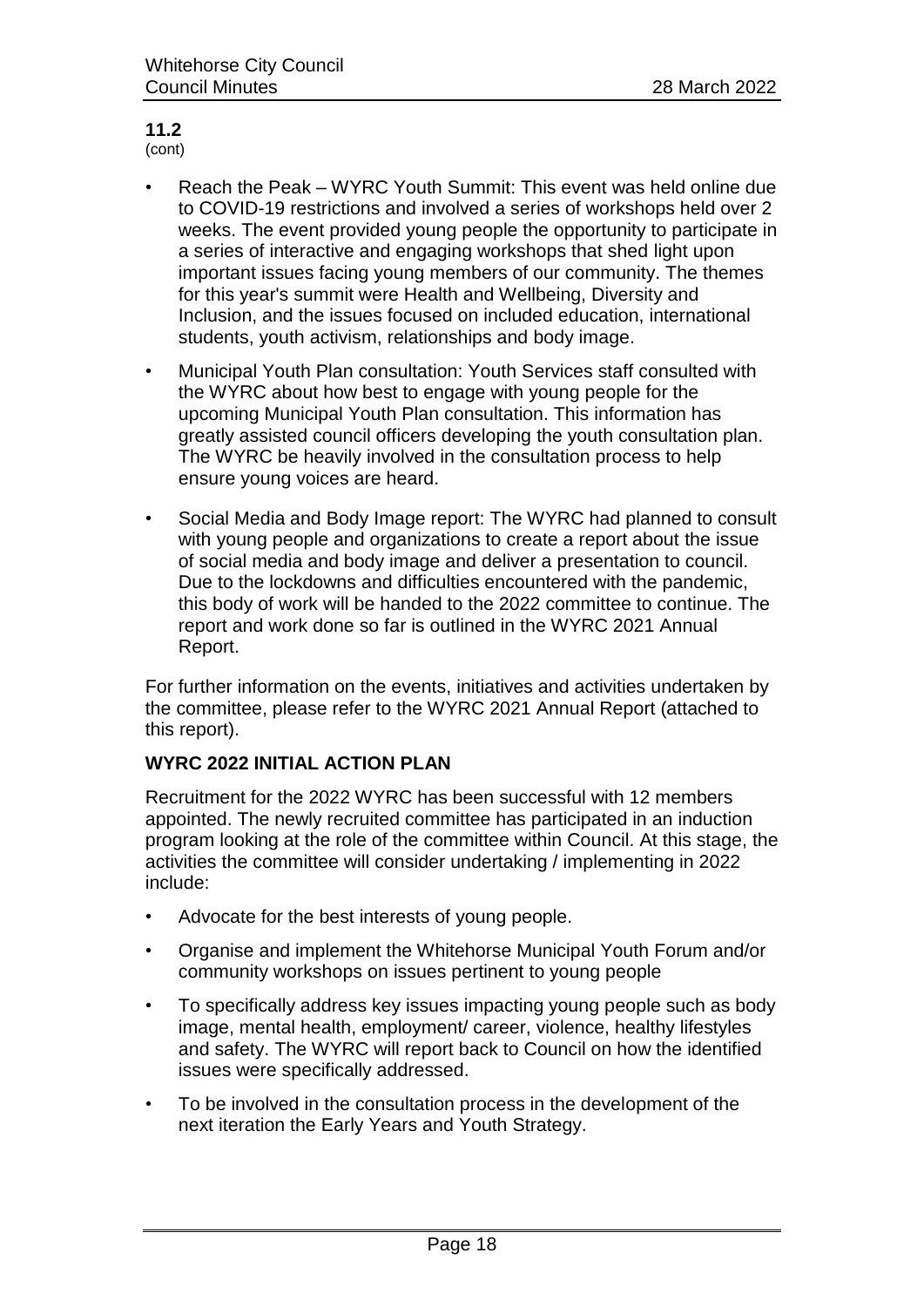(cont)

The Youth Services Team is encouraged that the 2022 WYRC members, like their predecessors, will make an active and positive contribution to the community in Whitehorse. The members are appreciative that Council sponsors opportunities that advance their development as young leaders in the community.

Council's Youth Services Team, particularly the Youth Participation Officer will continue to support the 2022 WYRC and will work towards developing and implementing the Committee's plans and aspirations**.**

#### **SUPPORTING REPORT DETAILS**

#### **Legislative and Risk Implications**

There are no legal or risk implications arising from the recommendation contained in this report.

#### **Equity, Inclusion, and Human Rights Considerations**

In developing this report to Council, the subject matter has been considered in accordance with the requirements of the *Charter of Human Rights and Responsibilities Act 2006*.

The WYRC enhances several human rights. Including Section 14: The right to freedom of thought, conscience, religion and belief. Young people are empowered to reflect on, develop and express their thoughts, ideas and beliefs. Section 15: The right to freedom of expression. Members are given the opportunity to amplify the voices of local young people including themselves. Section 16: The right to peaceful assembly and freedom of association. The committee is an opportunity for young people to meet and address issues that are important to themselves and their community. 18: The right to take part in public life. The WYRC is a great opportunity for young people to get involved in public life.

#### **Community Engagement**

The Whitehorse Youth Representative Committee with the assistance the Youth Services team adopt consultative processes in the planning and facilitation of activities for young people and in the investigation of issues pertinent of the lives to young people in the community.

#### **Financial and Resource Implications**

The cost of the activities undertaken by the WYRC is incorporated within Council's Youth Services annual budget.

#### **Innovation and Continuous Improvement**

There are no Innovation and Continuous Improvement matters arising from the recommendation contained in this report.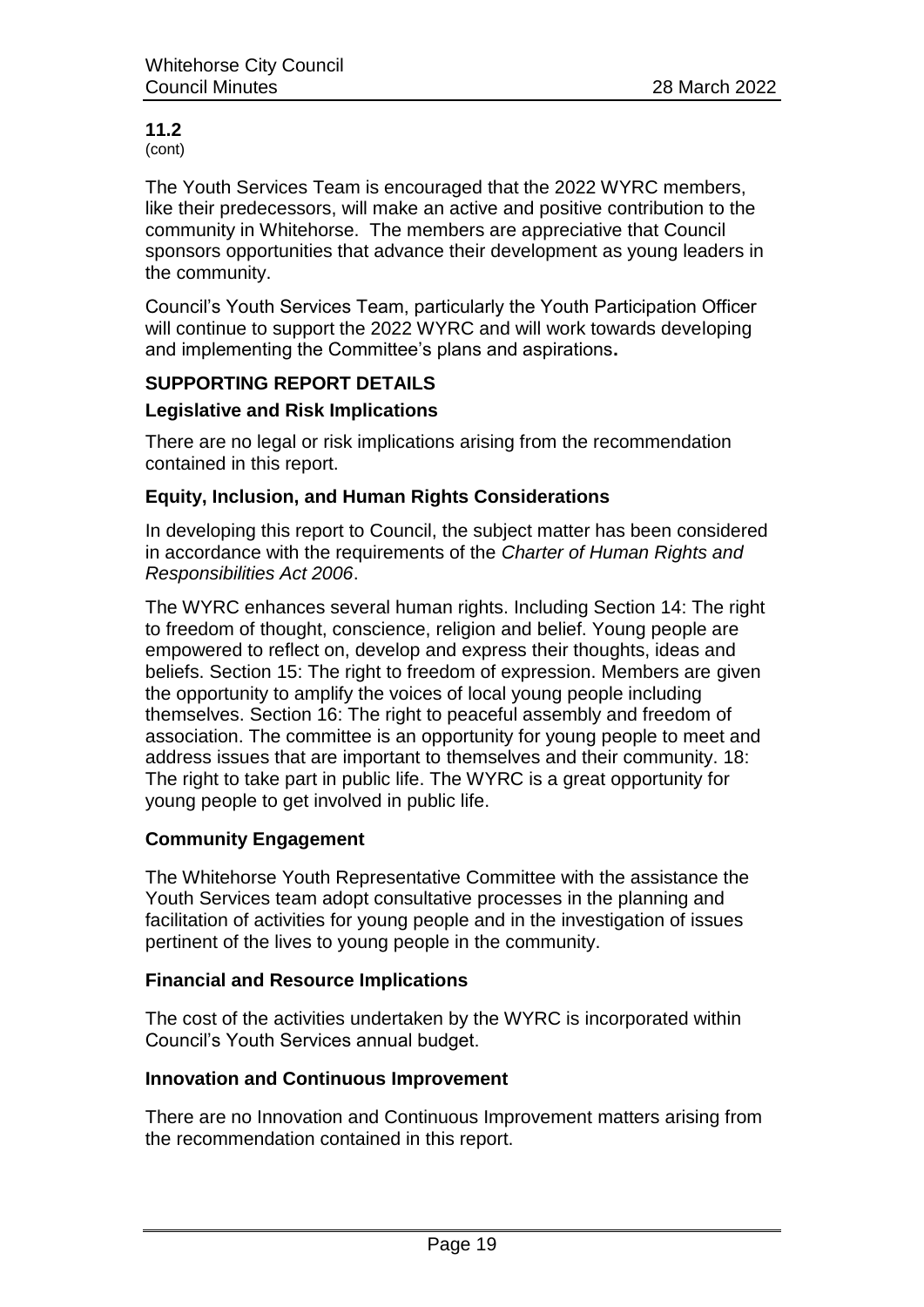#### **11.2** (cont)

#### **Collaboration**

The WYRC collaborates with the Youth Services Team and various departments within Council as well as other young people in the community, key stakeholders and other youth volunteers.

#### **Discussion and Options**

We hope that Council will acknowledge the work of the 2021 Whitehorse Youth Representative Committee and endorse the Committee's initial action plan for 2022.

#### **Conflict of Interest**

Council officers involved in the preparation of this report have no conflict of interest in this matter.

#### **Conclusion**

The WYRC is a brilliant group of inspiring young leaders from the community. The program is a great initiative to empower young people to make a difference and be the voice for young people in the community. The committee gain valuable experience, learn leaderships skills and an appreciation of the role that Council plays.

The 2022 committee has been recruited and is beginning their journey with the support of the Youth Services team and in particular our Youth Participation Officer Jaqueline Piper.

#### **ATTACHMENT**

1 WYRC Annual Report 2021 **图**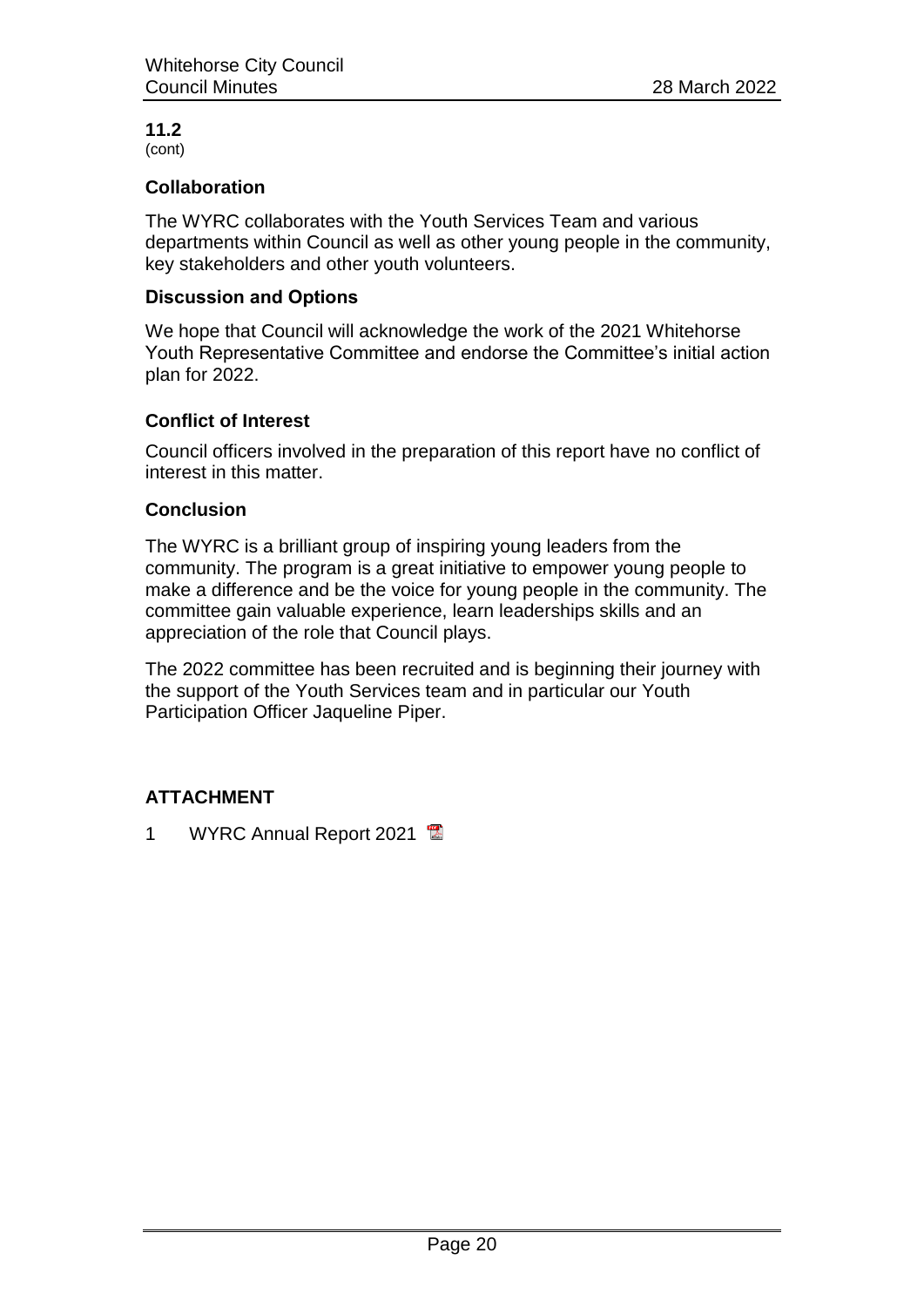#### <span id="page-22-0"></span>**11.3 Tender Evaluation (Contract 30351) Sportlink Multipurpose Sports Facility Redevelopment**

Major Projects

#### **SUMMARY**

The Sportlink Multipurpose Sports Facility Redevelopment project was tendered on 30 November 2021 and tenders closed on 31 January 2022. Five tenderers attended the site information session and three competitive submissions were received. Following a detailed analysis of the tender submissions it became evident that all tenders received were higher than the pre-tender estimate.

A subsequent value management exercise has not resulted in any significant savings as the alternatives suggested do not meet the design intent or the required function and quality. The steel structure and cladding which forms the major cost of the project has been value managed many times pre tender.

Volatility in the current construction industry due to COVID-19 has affected the supply chain of key materials such steel, timber, cladding and concrete including creating shortages in skill and labour. These factors have all contributed to an unprecedented increase in escalation.

#### **RECOMMENDATION**

That Council:

- 1. Accept the tender and sign the formal contract document for Contract 30351 for the Sportlink Multipurpose Sports Facility Redevelopment received from Lloyd Group Pty Ltd (ABN 96 069 674 479), of 1/484 Graham Street, Port Melbourne VIC 3207, trading as Lloyd Group, for the tendered amount of \$7,694,484 including GST; and
- 2. Notes that additional budget allocation will be required in 2022/23 to provide for the 10% contingency allocation for the Sportlink Multipurpose Sports Facility Redevelopment which could be funded from forecast savings in other projects to be identified during 2022/23.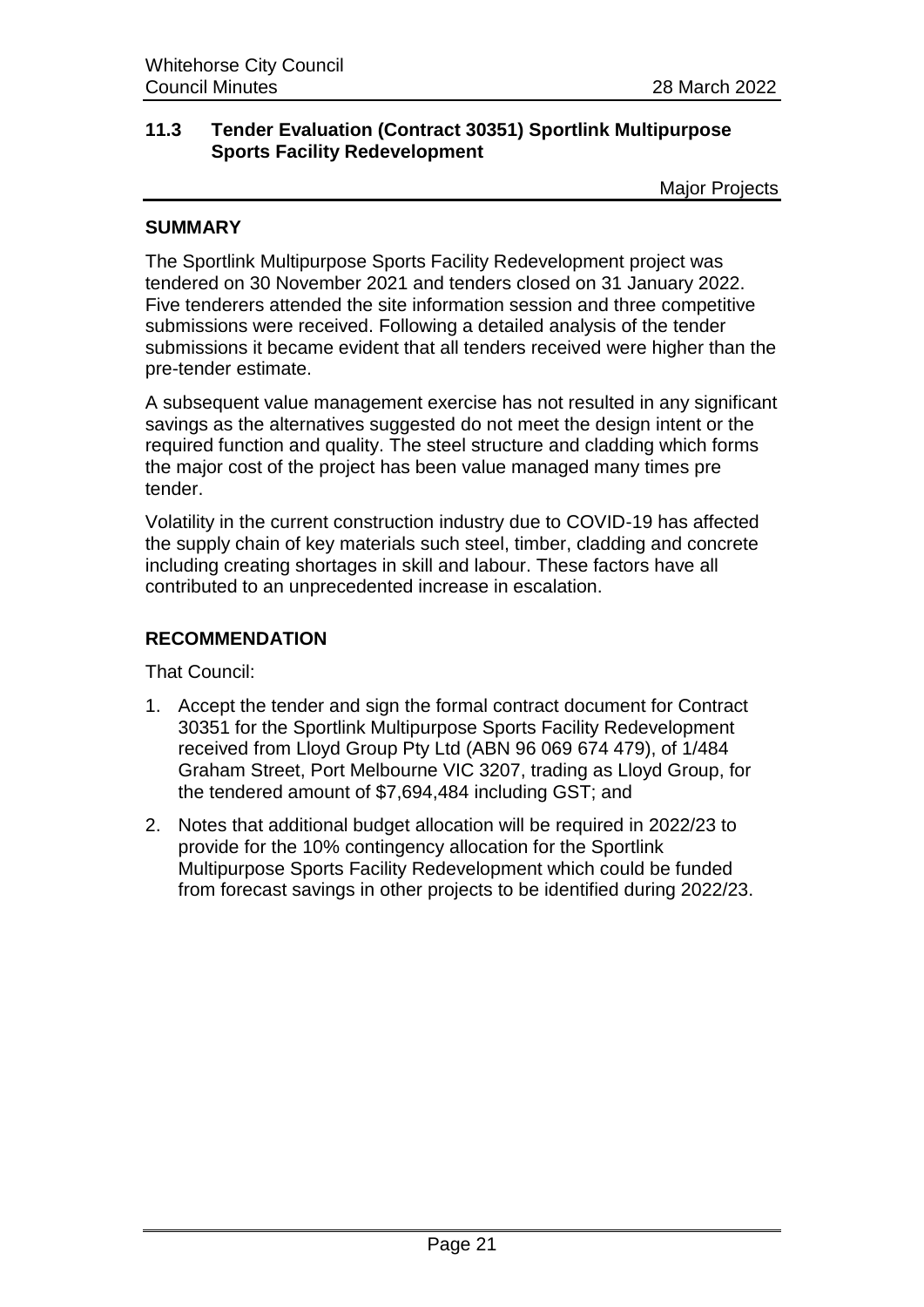(cont)

#### **MOTION**

Moved by Cr Davenport, Seconded by Cr Barker

That Council

- 1. Accepts the tender and signs the formal contract document for Contract 30351 for the Sportlink Multipurpose Sports Facility Redevelopment received from Lloyd Group Pty Ltd (ABN 96 069 674 479), of 1/484 Graham Street, Port Melbourne VIC 3207, trading as Lloyd Group, for the tendered amount of \$7,694,484 including GST; and
- 2. Notes that the budget allocation for the Sportlink Multipurpose Sports Facility Redevelopment provides for a construction contingency of \$155,916 if the Lloyd Group Pty Ltd tender is accepted and that should this amount be insufficient to complete the project under Contract 30351 a further report on how the additional funding can be provided will be presented to Council.
- 3. Notes that additional funding requirements for the Sportlink Multipurpose Sports Facility Redevelopment necessary under Contract 30351 are likely to be required in the 2022/23 financial year.

**LOST**

#### **A Division was called.**

#### **Division**

| For                 | <b>Against</b>     |
|---------------------|--------------------|
| <b>Cr Barker</b>    | Cr Carr            |
| <b>Cr Davenport</b> | <b>Cr Cutts</b>    |
| Cr Lane             | Cr Liu             |
| <b>Cr McNeill</b>   | <b>Cr Massoud</b>  |
|                     | Cr Munroe          |
|                     | <b>Cr Skilbeck</b> |
|                     | <b>Cr Stennett</b> |

#### **On the results of the Division the motion was declared LOST**

#### **COUNCIL RESOLUTION**

Moved by Cr Carr, Seconded by Cr Lane

That Council:

1. Accept the tender and sign the formal contract document for Contract 30351 for the Sportlink Multipurpose Sports Facility Redevelopment received from Lloyd Group Pty Ltd (ABN 96 069 674 479), of 1/484 Graham Street, Port Melbourne VIC 3207, trading as Lloyd Group, for the tendered amount of \$7,694,484 including GST; and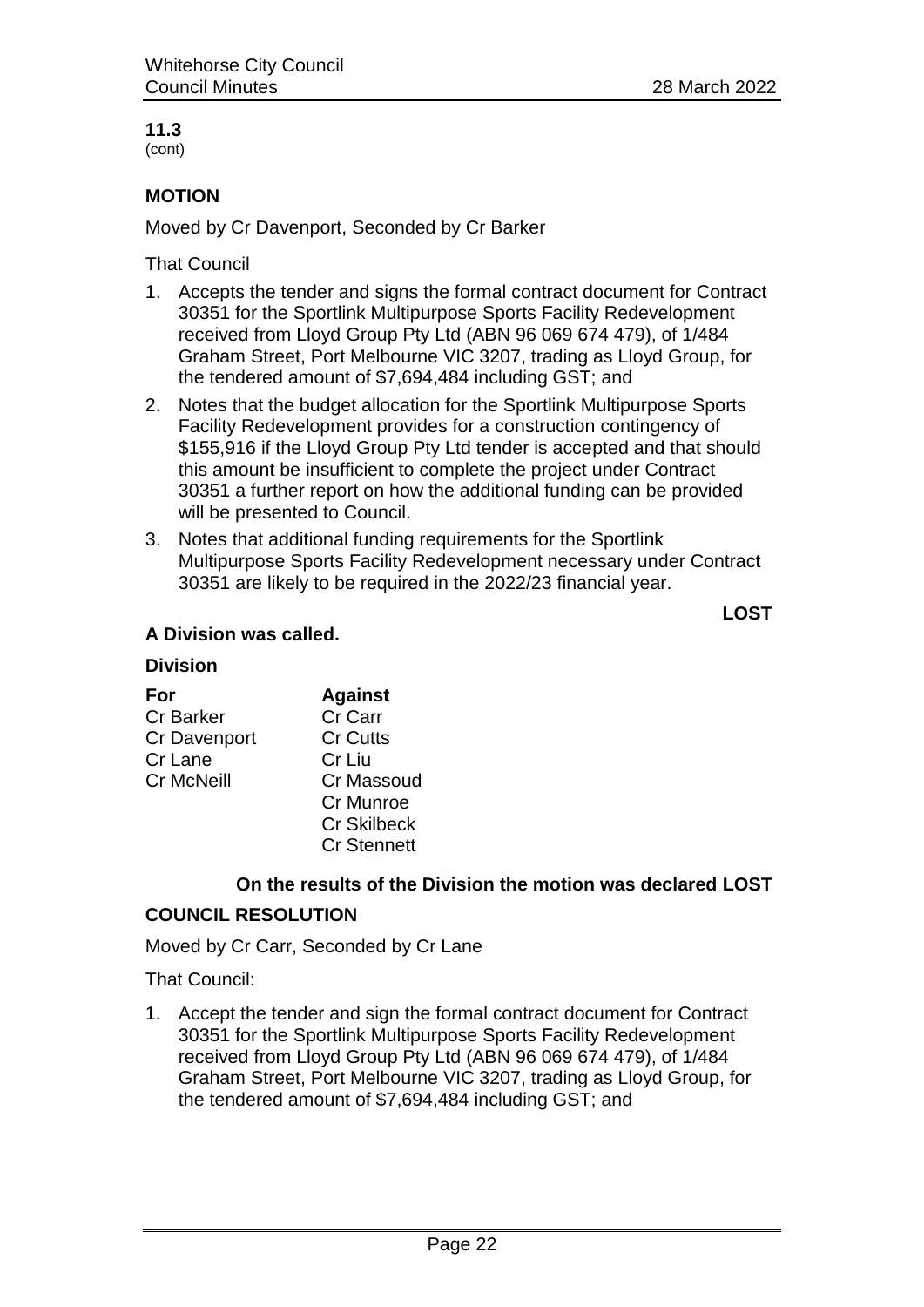#### **11.3** (cont)

2. Notes that additional budget allocation will be required in 2022/23 to provide for the 10% contingency allocation for the Sportlink Multipurpose Sports Facility Redevelopment which could be funded from forecast savings in other projects to be identified during 2022/23.

#### **CARRIED UNANIMOUSLY**

#### **Key Matters**

The construction industry is volatile in the current COVID environment. Costs are changing at a rapid rate and are difficult to predict at this time. The industry is experiencing supply chain bottlenecks, labour, skill and material shortages, high freight costs and congestion. This has put pressure on tender prices and also the amount of price risk that tenderers are prepared to bear.

The risk of cost increases was well known to the design team for the Sportlink project. The design was prepared and costed by quantity surveyors. Due to the escalating cost environment, the design was refined a number of times to ensure the pre-tender estimate had a 'buffer' amount of \$500,000 to allow for unforeseen escalation costs. Unfortunately, this cost risk mitigation measure has proven to be insufficient.

The Sportlink redevelopment new outdoor roof structure is made of steel and it is the predominant structural element of the works. The quantity surveyor has reviewed all tender submissions, provided a quantitative report and concluded steelwork was the main reason for the cost escalation.

The tender received from Lloyd Group Pty Ltd, while over budget once the 10% contingency is applied, provides the best outcome for Council in delivering the benefits of this project to the users of the facility.

#### **Policy**

The tender, tender evaluation and appointment of the successful contractor and the contract administration is governed by Council's Procurement Policy.

#### **Background**

The Tender Evaluation Panel (TEP) assessed each tenderer. Lloyd Group Pty Ltd was assessed as having the highest overall score (Refer to Confidential Attachment A). Being the tenderer with the lowest price and also obtaining the highest score for the qualitative evaluation criteria, Lloyd Group was invited for an interview.

Lloyd Group was assessed on project program, impacts of material and labour supply in the present market conditions, company resources, OHS and work strategies for working within an operational building. Lloyd Group displayed good experience and capability of handling the project to the required expectations. All tender departures in the Lloyd Group's tender have now been resolved and a Best and Final Offer (BAFO) process was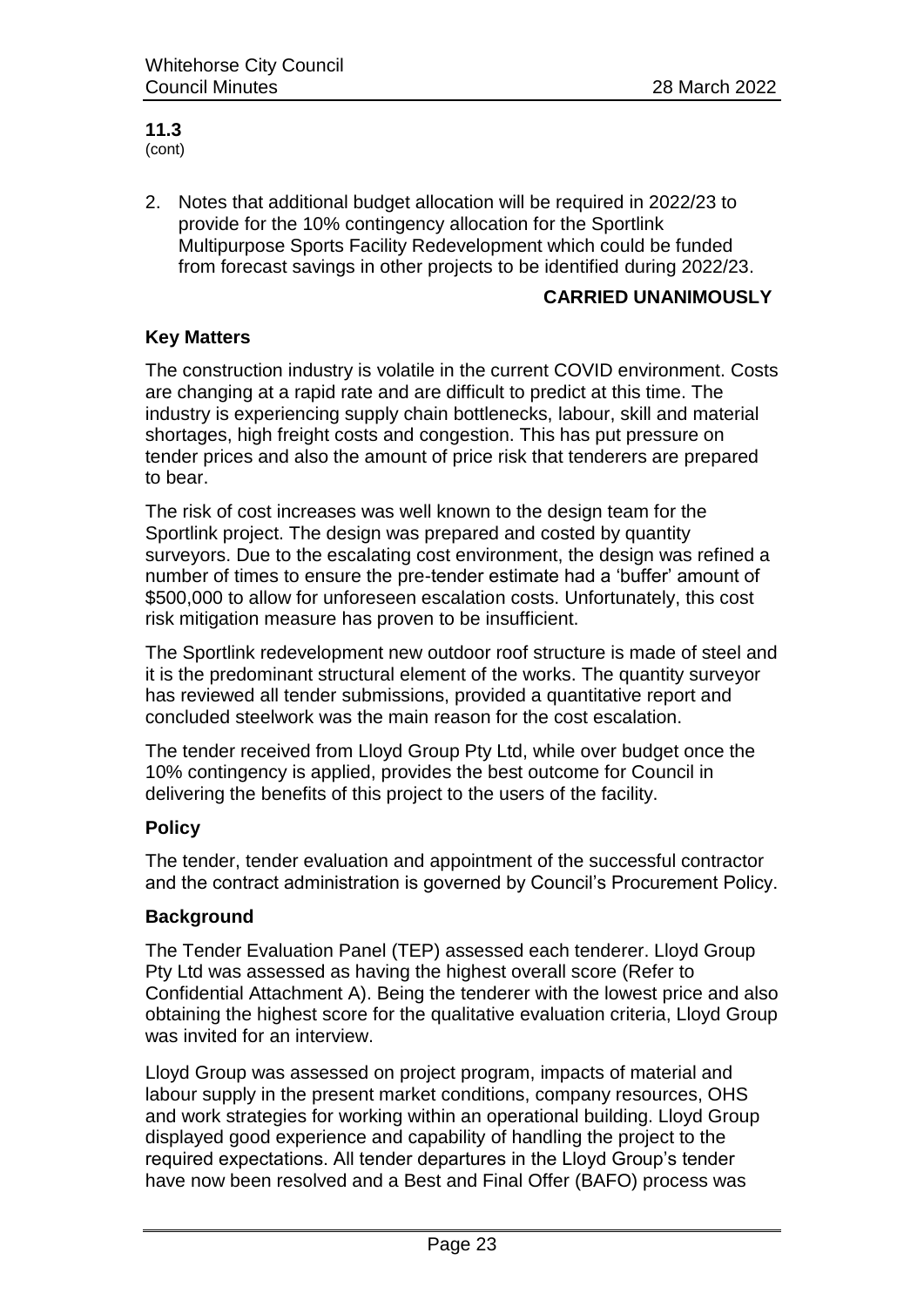(cont)

also completed, resulting in a final tender price being submitted. The project team, quantity surveyor and architect have been involved in the evaluation process.

Lloyd Group's financial viability has been assessed as part of the evaluation process with acceptable results. Referee checks on the Lloyd Group have also been completed.

#### **Legislative and Risk Implications**

The tender has been conducted in accordance with the Procurement Policy. A project risk register has been developed to manage risks.

#### **Consultation**

Councils Procurement team have been consulted extensively to ensure that the procurement is compliant with the Procurement Policy.

#### **Collaboration**

A summary report on the project's community consultation feedback is available to the community via the Whitehorse Your Say page.

Whitehorse Netball Association has been engaged throughout the project including a briefing prior to the community consultation going live. The Whitehorse Netball Association endorsed the final drawings before tender. Community consultation outcomes letter was sent to residents on 13 December 2021.

Councils Procurement team have been consulted extensively to ensure that the procurement is compliant with the Procurement Policy.

#### **Financial and Resource Implications**

The tender price was analysed by the quantity surveyor, design consultant and project team. All tender submissions were over the construction budget. Overall project expenditure exceeds the budget allocation of \$8.07m by \$543,583 when a construction contingency is included.

|                                                        | <b>Budget</b> | <b>Expenditure</b> |
|--------------------------------------------------------|---------------|--------------------|
| Capital Works Funding Account No.<br>10 Y603 6708      | \$6,570,000   |                    |
| <b>Federal Government Funding</b>                      | \$1,500,000   |                    |
| <b>Total Budget</b>                                    | \$8,070,000   |                    |
| Preferred tenderer's lump sum offer<br>(including GST) |               | \$7,694,484        |
| Less GST                                               |               | $-$699,499$        |
| Net cost to Council                                    |               | \$6,994,985        |
| <b>Plus Contingencies</b>                              |               | \$699,499          |
| <b>Plus Professional Fees</b>                          |               | \$545,441          |

The contract is a Lump Sum Contract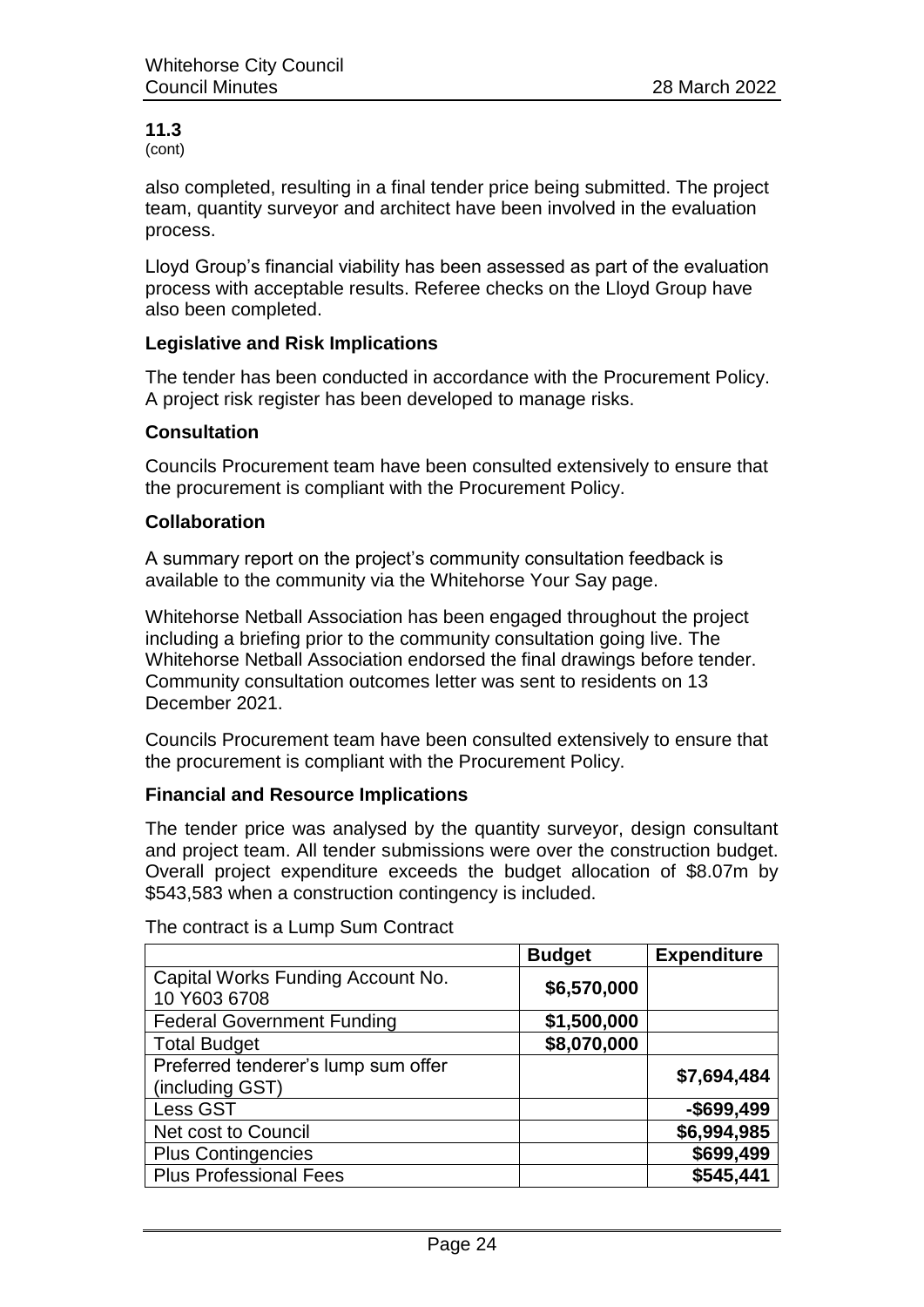(cont)

| <b>Plus Project Management Fee</b>     | \$321,927   |
|----------------------------------------|-------------|
| <b>Plus Authorities Fees</b>           | \$23,100    |
| Plus other expenses (Arborist, hydrant | \$28,631    |
| tests, wind test, financial reports)   |             |
| <b>Total Expenditure</b>               | \$8,613,583 |

Budget shortfall \$543,583 excluding GST.

It is not recommended that the construction contingency be reduced, however if a lower contingency were to be allocated, this project could be awarded within the allocated budget of \$8.07M.

If the recommendation to accept the tender from Lloyd Group Pty Ltd without a reduced contingency is approved by Council, additional budget allocation will be required in 2022/23 to provide for the contingency allocation which could be funded from forecast savings in other projects to be identified during 2022/23.

#### **Discussion and Options**

Value management exercises post tender have not resulted in any significant savings with the alternatives provided not meeting the design intent or the required, function and quality. The steel structure and cladding which forms the major cost of the project has been value managed many times pre tender. All tenderers have stated that the price put forward in the tenders is their best and final offer.

Discussions with the quantity surveyors reveal that delaying the project and re-tendering at a later time is not guaranteed to result in a lower cost outcome. Delaying will result in users of the facility not receiving the benefits of the project until a later time.

The program of works has been carefully planned over the next nine months to minimise the impacts on the operations of Sportlink. A range of works are planned over the next round of school holidays while many of the junior programs are not operating.

This project has been 'on the books' for a number of years. A federal grant allocation has been provided to the project and a delay, given the upcoming federal election, may impact on the availability of the grant funds.

#### **Conflict of Interest**

The Local Government Act 2020 requires members of Council staff, and persons engaged under contract to provide advice to Council, to disclose any direct or indirect interest in a matter to which the advice relates.

Council officers involved in the preparation of this report have no conflict of interest in this matter.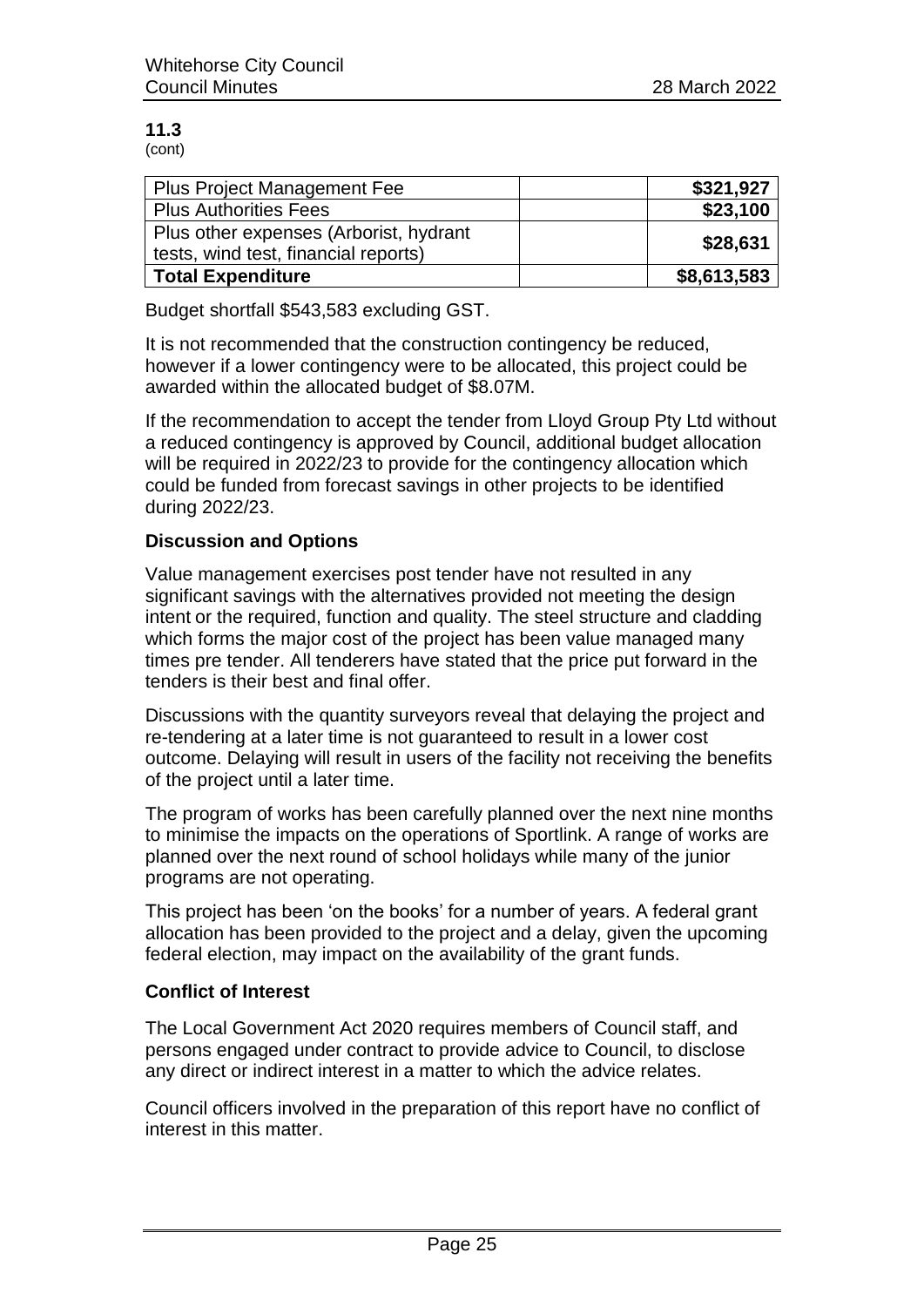(cont)

#### **Conclusion**

It is recommended that Council accepts the tender from Lloyd Group Pty Ltd and fund the budget shortfall of \$543,583 in the 2022/23 financial year, considering the inability to further value manage this project, with a lower cost outcome not guaranteed in the future, risks of losing the federal grant and delivering the community benefits associated with this project in the shortest possible time,.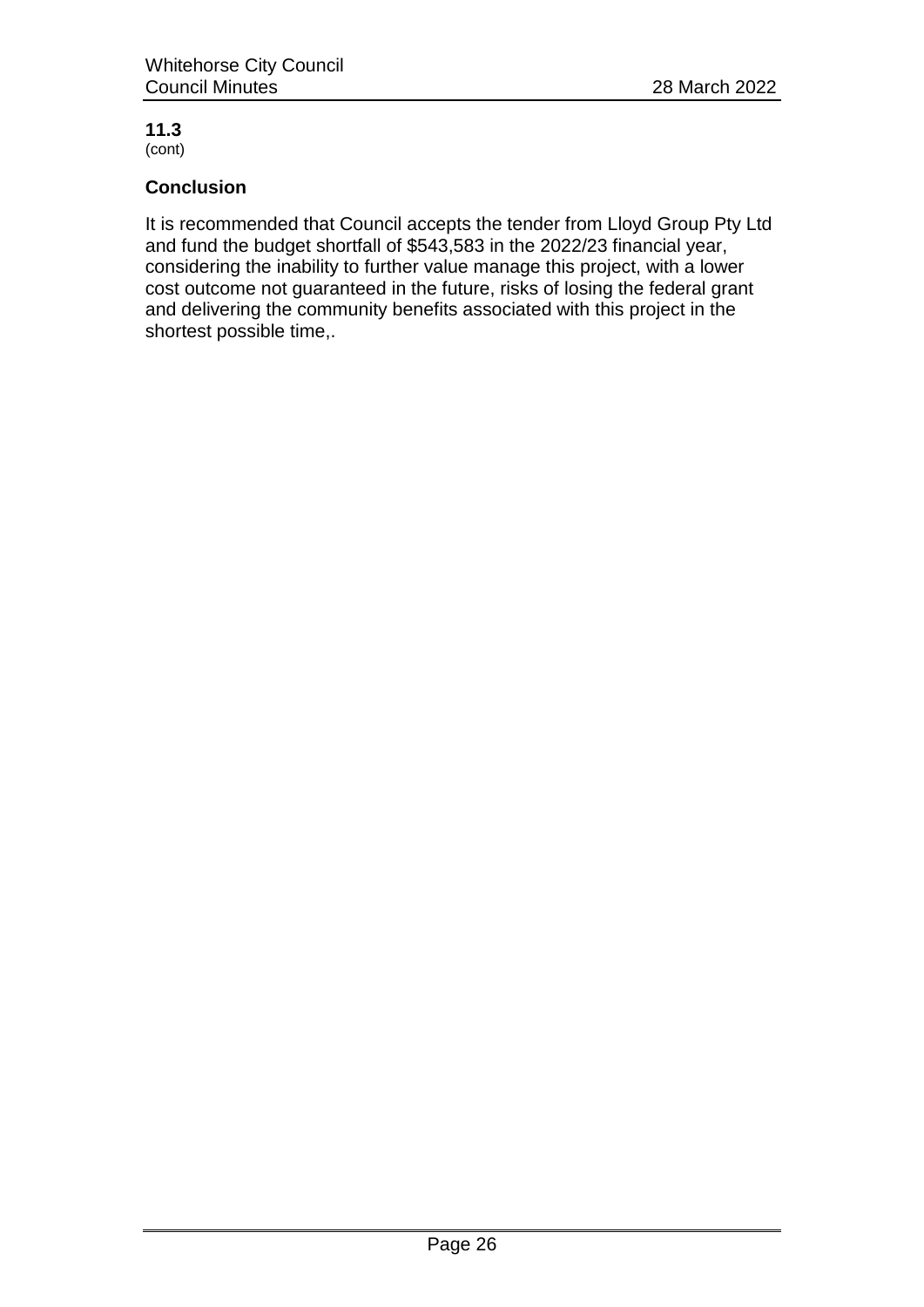#### <span id="page-28-0"></span>**11.4 Records of Informal Meetings of Councillors**

#### **COUNCIL RESOLUTION**

Moved by Cr Cutts, Seconded by Cr Lane

That the record of Informal Meetings of Councillors be received and noted.

#### **CARRIED UNANIMOUSLY**

| Budget FY22/23 6.03.22.9:30am-4:30pm                                                          |                                  |                         |  |
|-----------------------------------------------------------------------------------------------|----------------------------------|-------------------------|--|
| Matter/s Discussed                                                                            | <b>Councillors Present</b>       | <b>Officers Present</b> |  |
|                                                                                               | Cr Liu (Mayor & Chair)           | S McMillan              |  |
|                                                                                               | Cr Massoud (Deputy Mayor)        | J Green                 |  |
|                                                                                               | Cr Carr                          | T Johnson(ADCS)         |  |
|                                                                                               | <b>Cr Barker</b>                 | S Cann                  |  |
|                                                                                               | <b>Cr Cutts</b>                  | S White                 |  |
|                                                                                               | Cr Davenport                     | S Sullivan              |  |
|                                                                                               | Cr Lane                          | C Clarke                |  |
|                                                                                               | <b>Cr McNeill</b>                | N Brown                 |  |
|                                                                                               | Cr Munroe                        | C Bolitho               |  |
|                                                                                               | <b>Cr Skilbeck</b>               | N Jones                 |  |
|                                                                                               | <b>Cr Stennett</b>               |                         |  |
| <b>Disclosures of Conflict of Interest</b>                                                    | None disclosed                   |                         |  |
| <b>Councillor /Officer attendance following</b>                                               | None disclosed                   |                         |  |
| disclosure                                                                                    |                                  |                         |  |
| Councillor Briefing 15.03.22 6:30-6:50pm                                                      |                                  |                         |  |
|                                                                                               |                                  |                         |  |
| Matter/s Discussed                                                                            | <b>Councillors Present</b>       | <b>Officers Present</b> |  |
| <b>Public Question Time</b>                                                                   | Cr Liu (Mayor & Chair)           | S McMillan              |  |
|                                                                                               | Cr Massoud (Deputy Mayor)        | J Green                 |  |
|                                                                                               | <b>Cr Barker</b>                 | L Letic                 |  |
|                                                                                               | <b>Cr Davenport</b>              | S Cann                  |  |
|                                                                                               | Cr Lane                          | S White                 |  |
|                                                                                               | <b>Cr McNeill</b>                | V Ferlaino              |  |
|                                                                                               | Cr Munroe                        | J Samy                  |  |
|                                                                                               | <b>Cr Skilbeck</b>               | P Moore                 |  |
|                                                                                               | <b>Cr Stennett</b>               |                         |  |
|                                                                                               |                                  |                         |  |
|                                                                                               | <b>Apologies:</b>                |                         |  |
|                                                                                               | Cr Carr                          |                         |  |
|                                                                                               | <b>Cr Cutts</b>                  |                         |  |
| <b>Disclosures of Conflict of Interest</b><br><b>Councillor /Officer attendance following</b> | None disclosed<br>None disclosed |                         |  |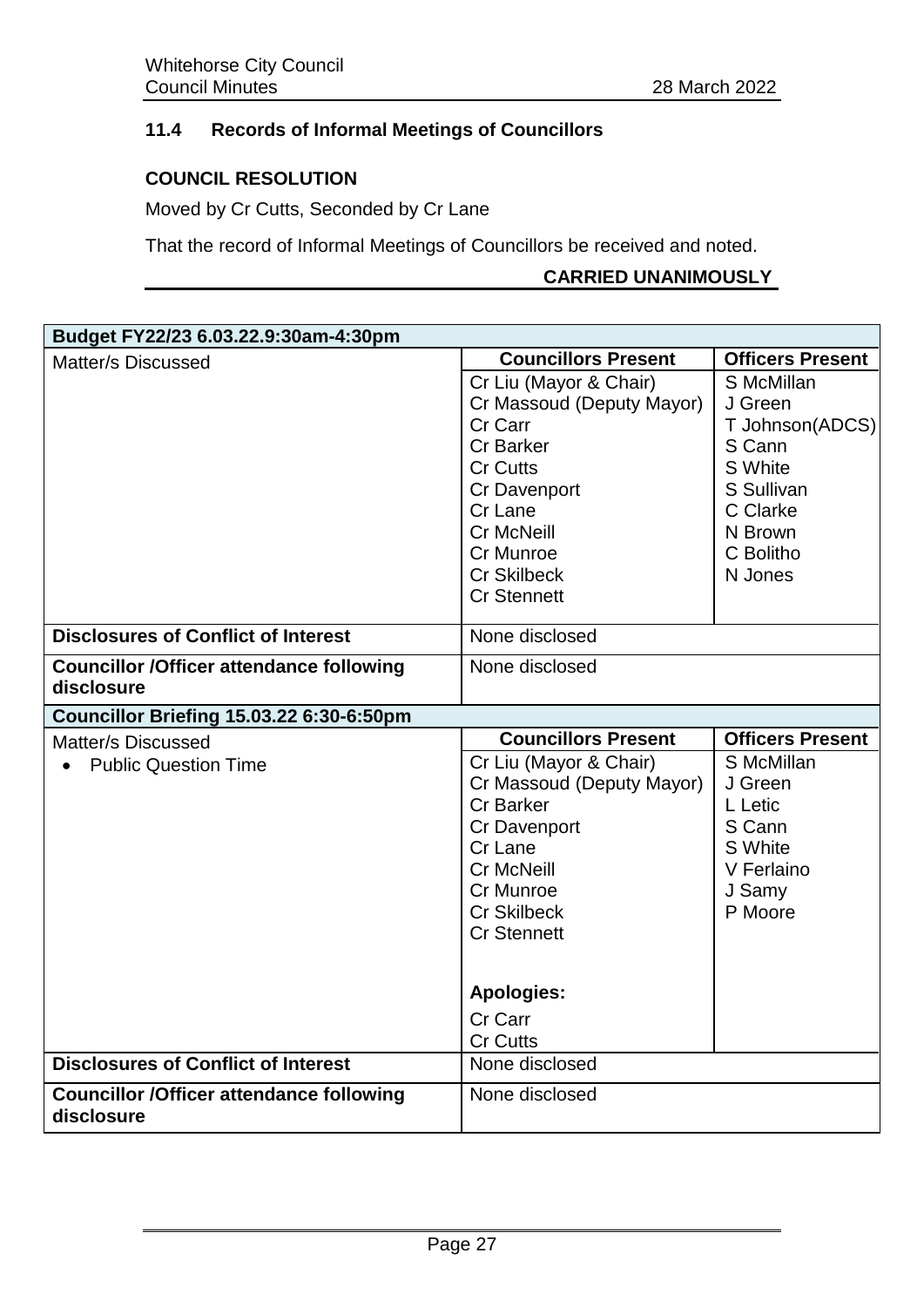#### **11.4** (cont)

| Councillor Briefing 21.03.22 6:33pm-9:12pm                                                                                                                                                                                                                                                                                                                                 |                                                                                                                                                                                                                |                                                                                                                     |  |  |  |
|----------------------------------------------------------------------------------------------------------------------------------------------------------------------------------------------------------------------------------------------------------------------------------------------------------------------------------------------------------------------------|----------------------------------------------------------------------------------------------------------------------------------------------------------------------------------------------------------------|---------------------------------------------------------------------------------------------------------------------|--|--|--|
| Matter/s Discussed                                                                                                                                                                                                                                                                                                                                                         | <b>Councillors Present</b>                                                                                                                                                                                     | <b>Officers Present</b>                                                                                             |  |  |  |
| Sportlink Multipurpose Facility redevelopment<br>- Interim Budget Advice<br><b>Affordable Housing Policy Review</b><br>$\bullet$<br><b>Gambling Policy Review</b><br>$\bullet$<br><b>Aqualinks Childcare Operations Review</b><br>$\bullet$<br>Monthly Finance update<br>$\bullet$<br>Food and green Waste Bin Fee<br>$\bullet$<br>Draft Agenda 28 March 2022<br>$\bullet$ | Cr Liu (Mayor & Chair)<br>Cr Massoud (Deputy Mayor)<br>Cr Carr<br><b>Cr Barker</b><br><b>Cr Cutts</b><br>Cr Davenport<br>Cr Lane<br><b>Cr McNeill</b><br>Cr Munroe<br><b>Cr Skilbeck</b><br><b>Cr Stennett</b> | S McMillan<br>J Green<br>L Letic<br>S Cann<br>S White<br>A Ghastine<br>(AEMT)<br>C Bolitho<br>V Ferlaino<br>N Jones |  |  |  |
| <b>Disclosures of Conflict of Interest</b>                                                                                                                                                                                                                                                                                                                                 | None disclosed                                                                                                                                                                                                 |                                                                                                                     |  |  |  |
| <b>Councillor /Officer attendance following</b><br>disclosure                                                                                                                                                                                                                                                                                                              | None disclosed                                                                                                                                                                                                 |                                                                                                                     |  |  |  |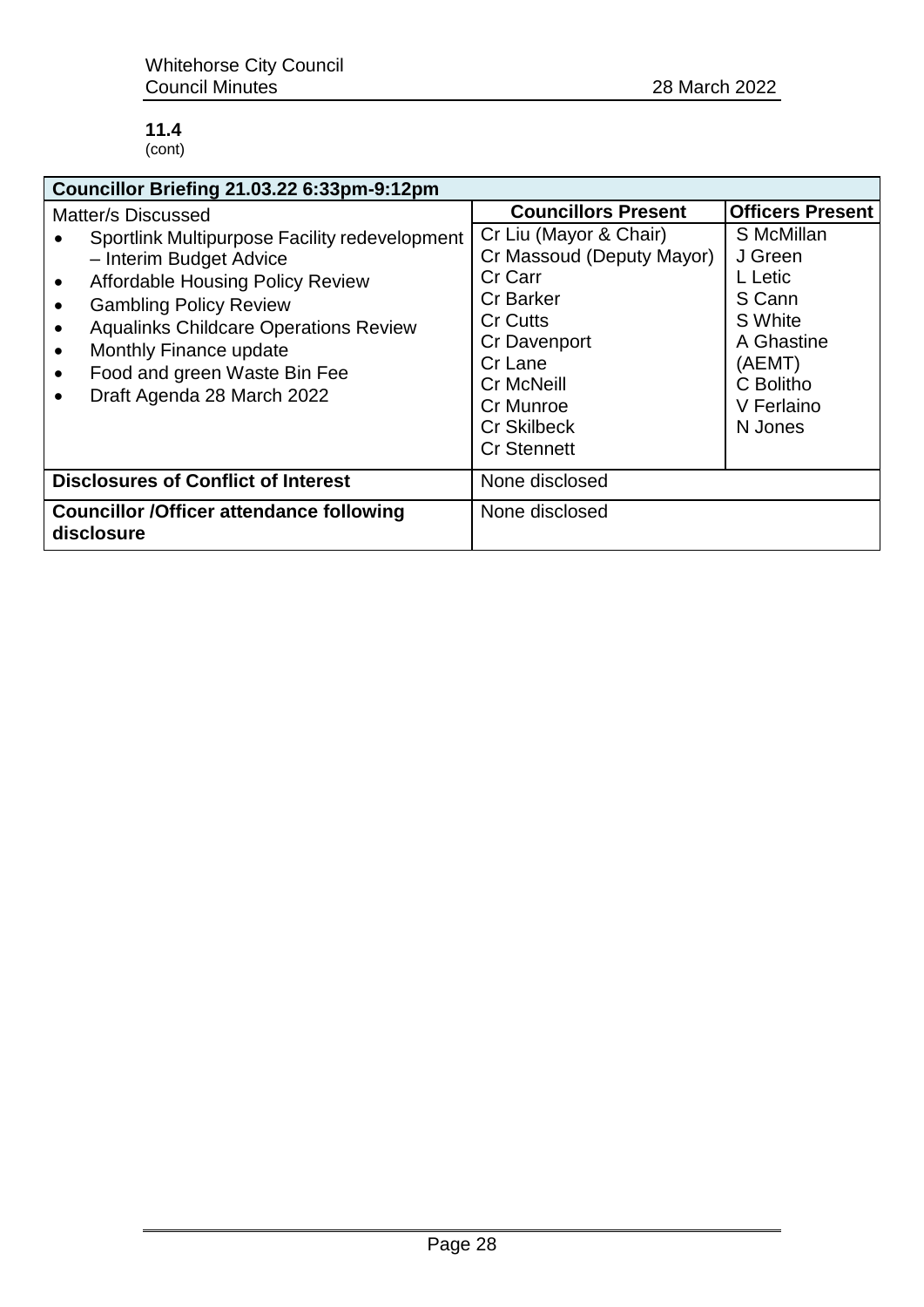#### <span id="page-30-0"></span>**12 COUNCILLOR DELEGATE AND CONFERENCE/SEMINAR REPORTS**

#### <span id="page-30-1"></span>**12.1 Reports by Delegates**

(NB: Reports only from Councillors appointed by Council as delegates to community organisations/committees/groups)

- 12.1.1 Cr Skilbeck reported on her attendance as a delegate at the Whitehorse Manningham Library Committee meeting, held on 16 March 2022.
- 12.1.2 Cr Davenport reported on his attendance as a delegate at the Audit and Risk Committee, held on the 21 March 2022.
- 12.1.3 Cr Cutts reported on her attendance as a delegate at the Sport and Recreation network, held on 17 March 2022.
- 12.1.4 Cr Carr reported on her attendance as a delegate at the Domestic Animal Management Plan Advisory Committee meeting held on the 23 March 2022.
- 12.1.5 Cr Barker reported on his attendance as a delegate at the Animal Management Plan Advisory Committee meeting held on the 23 March 2022.
- 12.1.6 Cr Massoud reported on her attendance as a delegate at the Audit and Risk Committee meeting held on the 21 March 2021.
- 12.1.7 Cr Lane reported on his attendance as a delegate at the
	- Whitehorse Manningham Library Committee meeting, held on 16 March 2022.
	- Whitehorse Sport and Recreation Network meeting, held on 17 March 2022.

#### **COUNCIL RESOLUTION**

Moved by Cr Munroe, Seconded by Cr Skilbeck

That the reports from delegates be received and noted.

#### **CARRIED UNANIMOUSLY**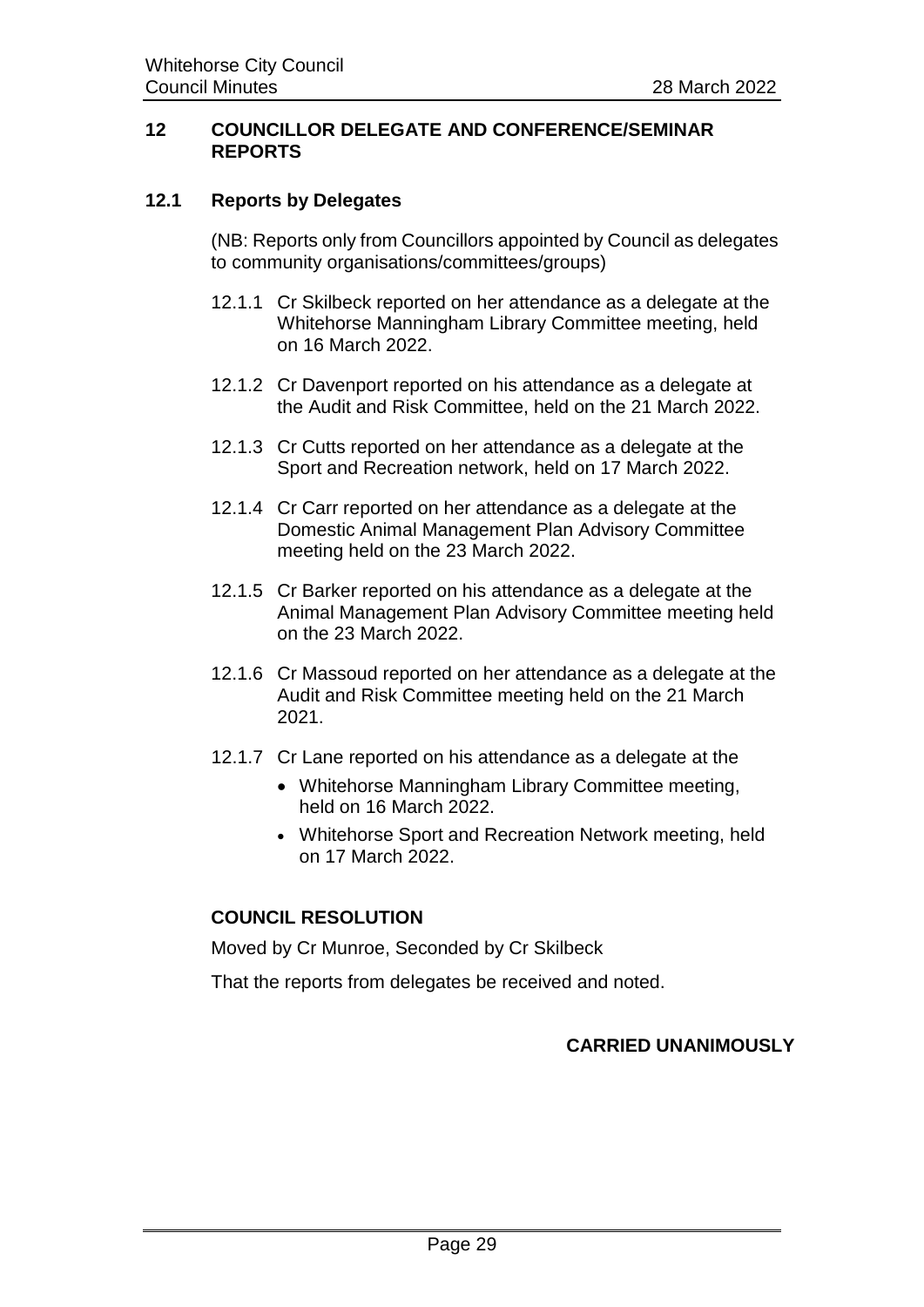#### <span id="page-31-0"></span>**12.2 Reports on Conferences/Seminars Attendance**

- 12.2.1 Cr Munroe reported on his attendance at "An Hour of Optimism for Ukraine" seminar, held on the 15 March 2022.
- 12.2.2 Cr Skilbeck reported on her attendance at the "Annual General Meeting of Whitehorse Churches Care", held on the 17 March 2022.
- 12.2.3 Cr Stennett reported on his attendance at the "Rotary District 9810" Annual conference held 25-26 March 2022.
- 12.2.4 Cr Massoud reported on her attendance at the:
	- Victoria Local Government Association (VLGA) Fast Track 2022 Councillor Leadership Development program, held on the 18 March 2022.
	- Launch of the Victorian Aboriginal and Local Government Strategy 2021-2026 held on 21 March 2022.
	- Sport and Life Training (SALT) seminar held on the 25 March 2022.
- 12.2.5 Cr Liu reported on her attendance at the Annual General Meeting of Whitehorse Churches Care, held on the 17 March 2022.
- 12.2.6 Cr Cutts reported on her attendance at the Sport and Life Training (SALT) seminar, held on the 25 March 2022.

#### **COUNCIL RESOLUTION**

Moved by Cr Lane, Seconded by Cr McNeill

That the record of reports on conferences/seminars attendance be received and noted.

#### **CARRIED UNANIMOUSLY**

#### <span id="page-31-1"></span>**13 CONFIDENTIAL REPORTS**

None submitted